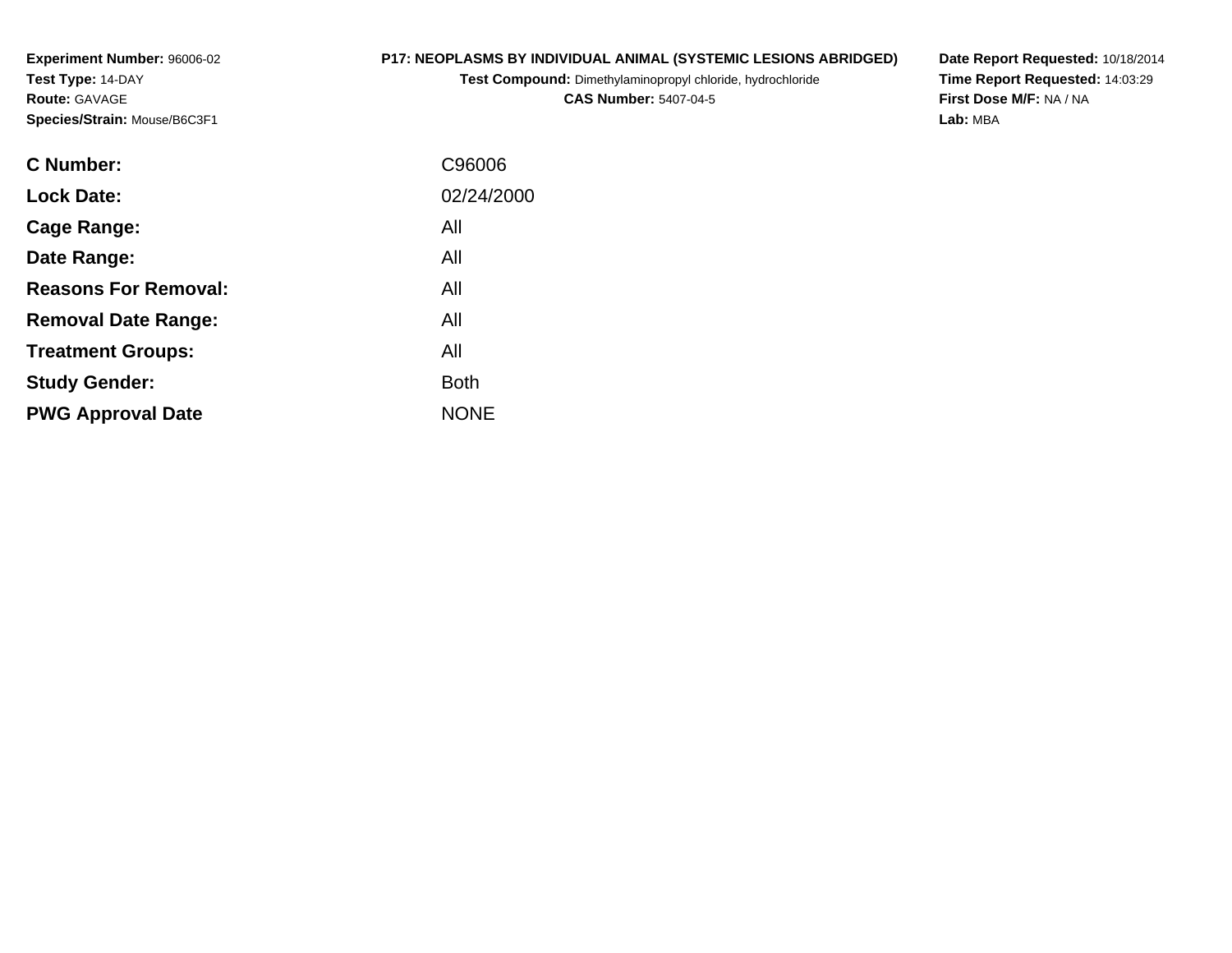| Experiment Number: 96006-02<br>Test Type: 14-DAY                               |                  |                       | P17: NEOPLASMS BY INDIVIDUAL ANIMAL (SYSTEMIC LESIONS ABRIDGED)<br>Test Compound: Dimethylaminopropyl chloride, hydrochloride | Date Report Requested: 10/18/2014<br>Time Report Requested: 14:03:29 |
|--------------------------------------------------------------------------------|------------------|-----------------------|-------------------------------------------------------------------------------------------------------------------------------|----------------------------------------------------------------------|
| Route: GAVAGE<br>Species/Strain: Mouse/B6C3F1                                  |                  |                       | <b>CAS Number: 5407-04-5</b>                                                                                                  | First Dose M/F: NA / NA<br>Lab: MBA                                  |
|                                                                                | DAY ON TEST      |                       |                                                                                                                               |                                                                      |
| <b>B6C3F1 Mouse Male</b><br><b>VEHICLE CONTROL</b>                             |                  |                       |                                                                                                                               |                                                                      |
|                                                                                | <b>ANIMAL ID</b> |                       |                                                                                                                               |                                                                      |
|                                                                                |                  | <i><b>*TOTALS</b></i> |                                                                                                                               |                                                                      |
| <b>Alimentary System</b>                                                       |                  |                       |                                                                                                                               |                                                                      |
| <b>NONE</b><br><b>Cardiovascular System</b>                                    |                  |                       |                                                                                                                               |                                                                      |
| <b>NONE</b><br><b>Endocrine System</b>                                         |                  |                       |                                                                                                                               |                                                                      |
| <b>NONE</b><br><b>General Body System</b>                                      |                  |                       |                                                                                                                               |                                                                      |
| <b>NONE</b><br><b>Genital System</b>                                           |                  |                       |                                                                                                                               |                                                                      |
| <b>NONE</b><br><b>Hematopoietic System</b>                                     |                  |                       |                                                                                                                               |                                                                      |
| <b>NONE</b><br><b>Integumentary System</b>                                     |                  |                       |                                                                                                                               |                                                                      |
| <b>NONE</b><br><b>Musculoskeletal System</b>                                   |                  |                       |                                                                                                                               |                                                                      |
| <b>NONE</b><br><b>Nervous System</b>                                           |                  |                       |                                                                                                                               |                                                                      |
| <b>NONE</b>                                                                    |                  |                       |                                                                                                                               |                                                                      |
|                                                                                |                  |                       |                                                                                                                               |                                                                      |
| * Total animals with tissue examined microscopically; Total animals with tumor |                  |                       | M Missing tissue                                                                                                              |                                                                      |

+ ..Tissue examined microscopically

I ..Insufficient tissue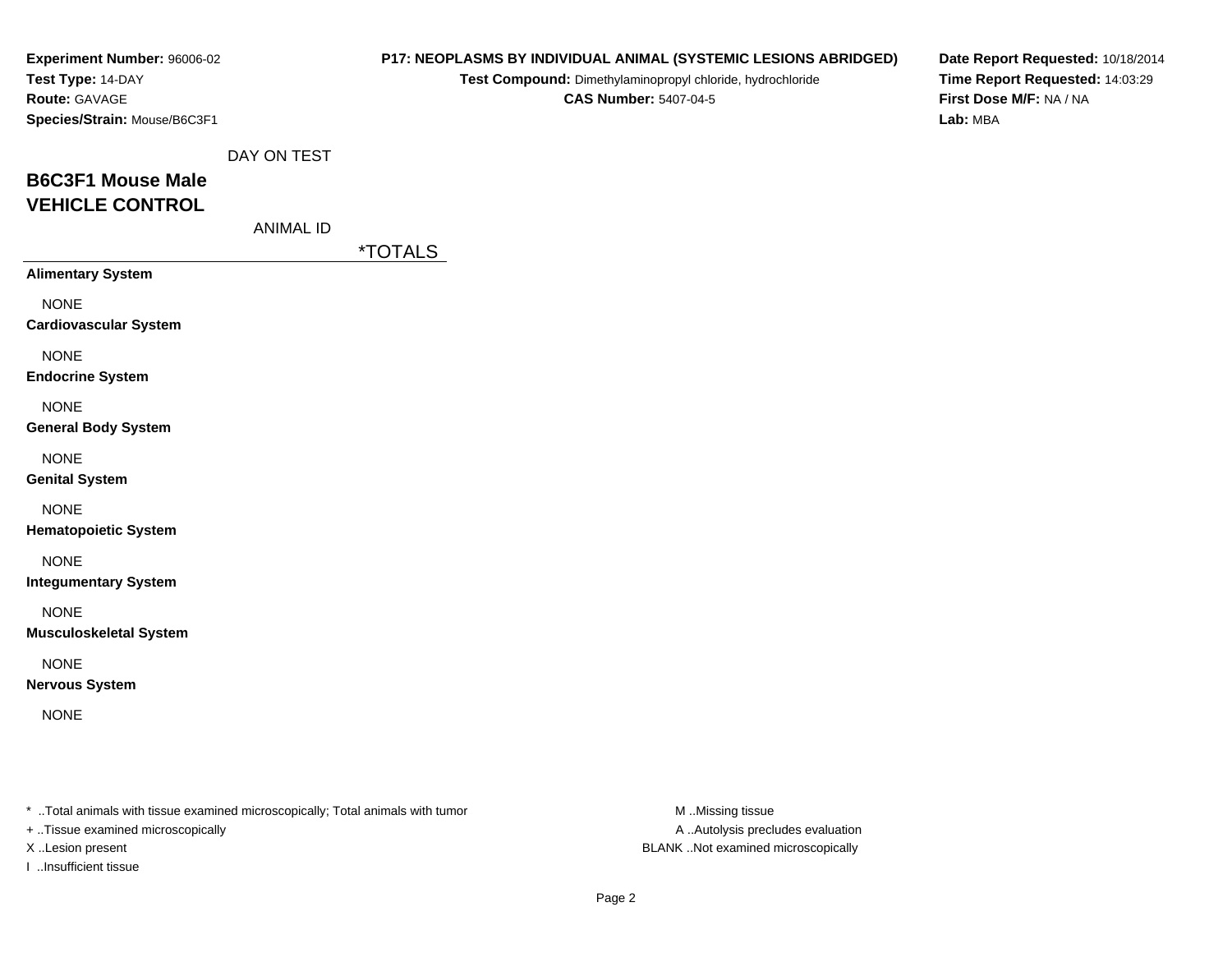| Experiment Number: 96006-02<br>Test Type: 14-DAY |                  |                       | P17: NEOPLASMS BY INDIVIDUAL ANIMAL (SYSTEMIC LESIONS ABRIDGED)<br>Test Compound: Dimethylaminopropyl chloride, hydrochloride | Date Report Requested: 10/18/2014<br>Time Report Requested: 14:03:29 |
|--------------------------------------------------|------------------|-----------------------|-------------------------------------------------------------------------------------------------------------------------------|----------------------------------------------------------------------|
| <b>Route: GAVAGE</b>                             |                  |                       | <b>CAS Number: 5407-04-5</b>                                                                                                  | First Dose M/F: NA / NA                                              |
| Species/Strain: Mouse/B6C3F1                     |                  |                       |                                                                                                                               | Lab: MBA                                                             |
|                                                  | DAY ON TEST      |                       |                                                                                                                               |                                                                      |
| <b>B6C3F1 Mouse Male</b>                         |                  |                       |                                                                                                                               |                                                                      |
| <b>VEHICLE CONTROL</b>                           |                  |                       |                                                                                                                               |                                                                      |
|                                                  | <b>ANIMAL ID</b> |                       |                                                                                                                               |                                                                      |
|                                                  |                  | <i><b>*TOTALS</b></i> |                                                                                                                               |                                                                      |
| <b>Respiratory System</b>                        |                  |                       |                                                                                                                               |                                                                      |
| <b>NONE</b>                                      |                  |                       |                                                                                                                               |                                                                      |
| <b>Special Senses System</b>                     |                  |                       |                                                                                                                               |                                                                      |
| <b>NONE</b>                                      |                  |                       |                                                                                                                               |                                                                      |
| <b>Urinary System</b>                            |                  |                       |                                                                                                                               |                                                                      |
| <b>NONE</b>                                      |                  |                       |                                                                                                                               |                                                                      |
| <b>SYSTEMIC LESIONS</b>                          |                  |                       |                                                                                                                               |                                                                      |
| Multiple Organ                                   |                  | 0                     |                                                                                                                               |                                                                      |
|                                                  |                  |                       |                                                                                                                               |                                                                      |

+ ..Tissue examined microscopically

I ..Insufficient tissue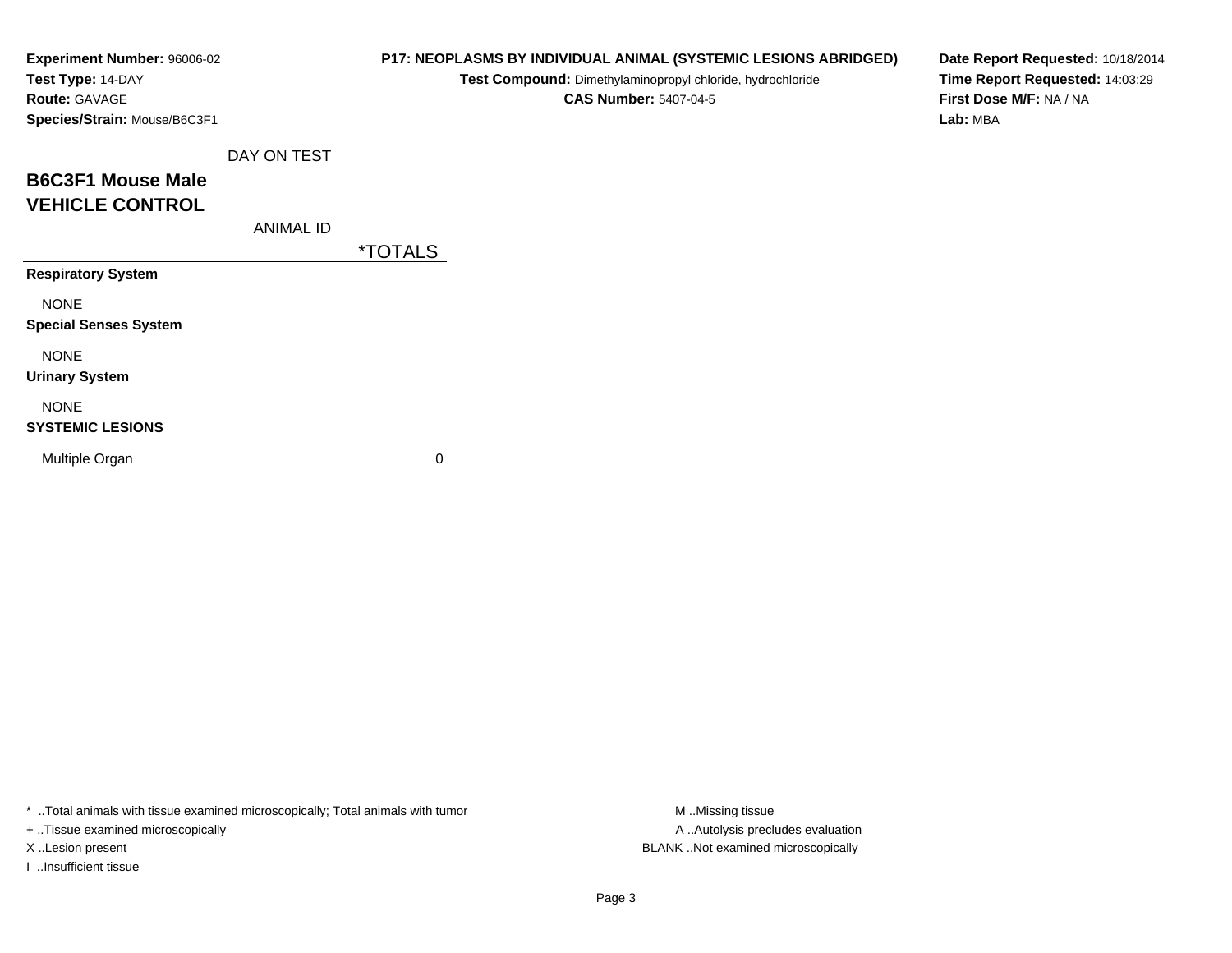| Experiment Number: 96006-02<br>Test Type: 14-DAY                                                                     | P17: NEOPLASMS BY INDIVIDUAL ANIMAL (SYSTEMIC LESIONS ABRIDGED)<br>Test Compound: Dimethylaminopropyl chloride, hydrochloride | Date Report Requested: 10/18/2014<br>Time Report Requested: 14:03:29 |
|----------------------------------------------------------------------------------------------------------------------|-------------------------------------------------------------------------------------------------------------------------------|----------------------------------------------------------------------|
| Route: GAVAGE<br>Species/Strain: Mouse/B6C3F1                                                                        | <b>CAS Number: 5407-04-5</b>                                                                                                  | First Dose M/F: NA / NA<br>Lab: MBA                                  |
|                                                                                                                      |                                                                                                                               |                                                                      |
| DAY ON TEST<br><b>B6C3F1 Mouse Male</b>                                                                              |                                                                                                                               |                                                                      |
| <b>MG/KG</b><br>6.25                                                                                                 |                                                                                                                               |                                                                      |
| <b>ANIMAL ID</b>                                                                                                     | <i><b>*TOTALS</b></i>                                                                                                         |                                                                      |
| <b>Alimentary System</b>                                                                                             |                                                                                                                               |                                                                      |
| <b>NONE</b><br><b>Cardiovascular System</b>                                                                          |                                                                                                                               |                                                                      |
| <b>NONE</b><br><b>Endocrine System</b>                                                                               |                                                                                                                               |                                                                      |
| <b>NONE</b><br><b>General Body System</b>                                                                            |                                                                                                                               |                                                                      |
| <b>NONE</b><br><b>Genital System</b>                                                                                 |                                                                                                                               |                                                                      |
| <b>NONE</b><br><b>Hematopoietic System</b>                                                                           |                                                                                                                               |                                                                      |
| <b>NONE</b><br><b>Integumentary System</b>                                                                           |                                                                                                                               |                                                                      |
| <b>NONE</b><br><b>Musculoskeletal System</b>                                                                         |                                                                                                                               |                                                                      |
| <b>NONE</b><br><b>Nervous System</b>                                                                                 |                                                                                                                               |                                                                      |
| <b>NONE</b>                                                                                                          |                                                                                                                               |                                                                      |
|                                                                                                                      |                                                                                                                               |                                                                      |
| *  Total animals with tissue examined microscopically; Total animals with tumor<br>+ Tissue examined microscopically |                                                                                                                               | M Missing tissue<br>A  Autolysis precludes evaluation                |

X ..Lesion present BLANK ..Not examined microscopically

I ..Insufficient tissue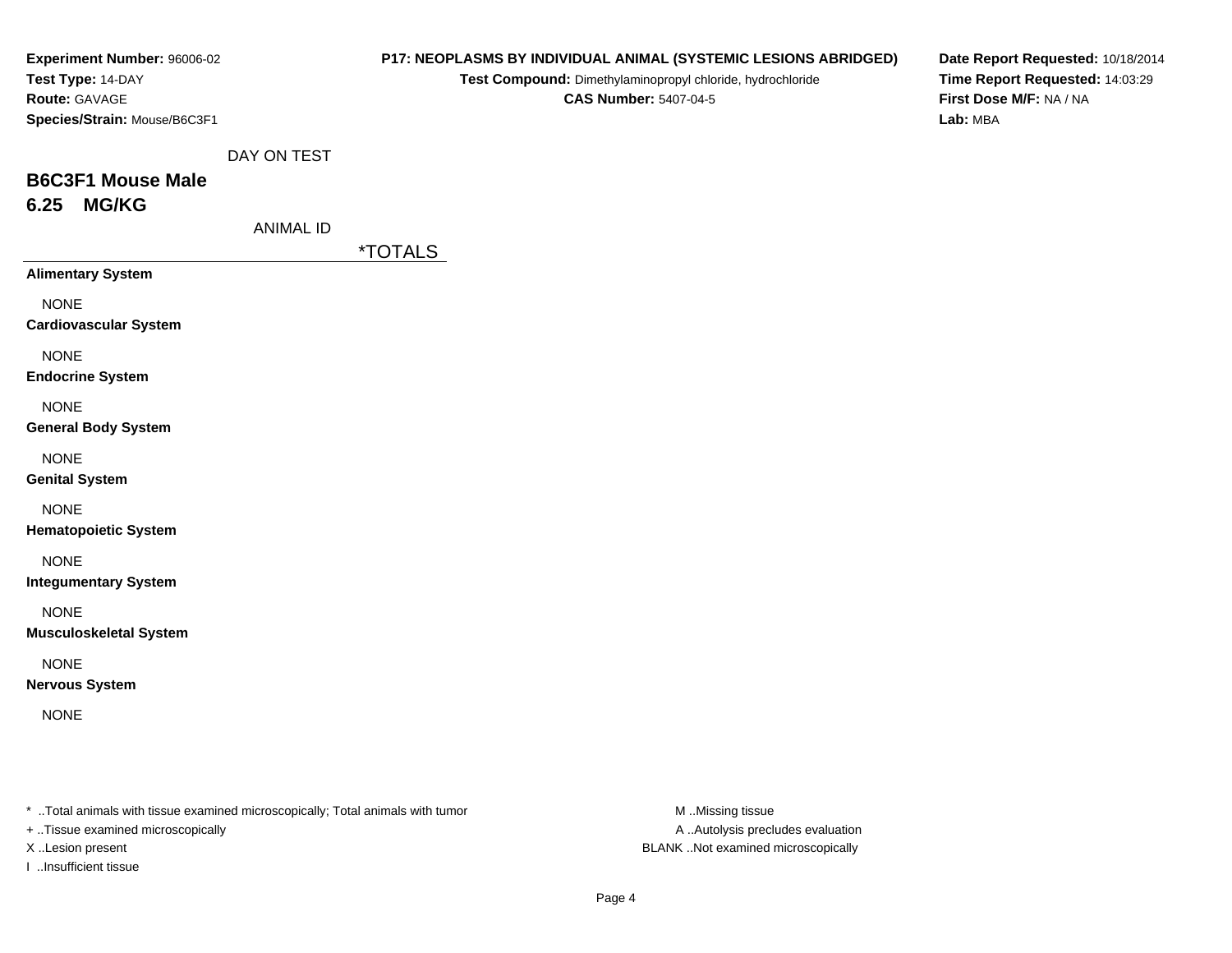| Experiment Number: 96006-02<br>Test Type: 14-DAY |                  |                       | P17: NEOPLASMS BY INDIVIDUAL ANIMAL (SYSTEMIC LESIONS ABRIDGED)<br>Test Compound: Dimethylaminopropyl chloride, hydrochloride | Date Report Requested: 10/18/2014<br>Time Report Requested: 14:03:29 |
|--------------------------------------------------|------------------|-----------------------|-------------------------------------------------------------------------------------------------------------------------------|----------------------------------------------------------------------|
| Route: GAVAGE                                    |                  |                       | <b>CAS Number: 5407-04-5</b>                                                                                                  | First Dose M/F: NA / NA                                              |
| Species/Strain: Mouse/B6C3F1                     |                  |                       |                                                                                                                               | Lab: MBA                                                             |
|                                                  | DAY ON TEST      |                       |                                                                                                                               |                                                                      |
| <b>B6C3F1 Mouse Male</b>                         |                  |                       |                                                                                                                               |                                                                      |
| <b>MG/KG</b><br>6.25                             |                  |                       |                                                                                                                               |                                                                      |
|                                                  | <b>ANIMAL ID</b> |                       |                                                                                                                               |                                                                      |
|                                                  |                  | <i><b>*TOTALS</b></i> |                                                                                                                               |                                                                      |
| <b>Respiratory System</b>                        |                  |                       |                                                                                                                               |                                                                      |
| <b>NONE</b>                                      |                  |                       |                                                                                                                               |                                                                      |
| <b>Special Senses System</b>                     |                  |                       |                                                                                                                               |                                                                      |
| <b>NONE</b>                                      |                  |                       |                                                                                                                               |                                                                      |
| <b>Urinary System</b>                            |                  |                       |                                                                                                                               |                                                                      |
| <b>NONE</b>                                      |                  |                       |                                                                                                                               |                                                                      |
| <b>SYSTEMIC LESIONS</b>                          |                  |                       |                                                                                                                               |                                                                      |
| Multiple Organ                                   |                  | 0                     |                                                                                                                               |                                                                      |
|                                                  |                  |                       |                                                                                                                               |                                                                      |
|                                                  |                  |                       |                                                                                                                               |                                                                      |

+ ..Tissue examined microscopically

I ..Insufficient tissue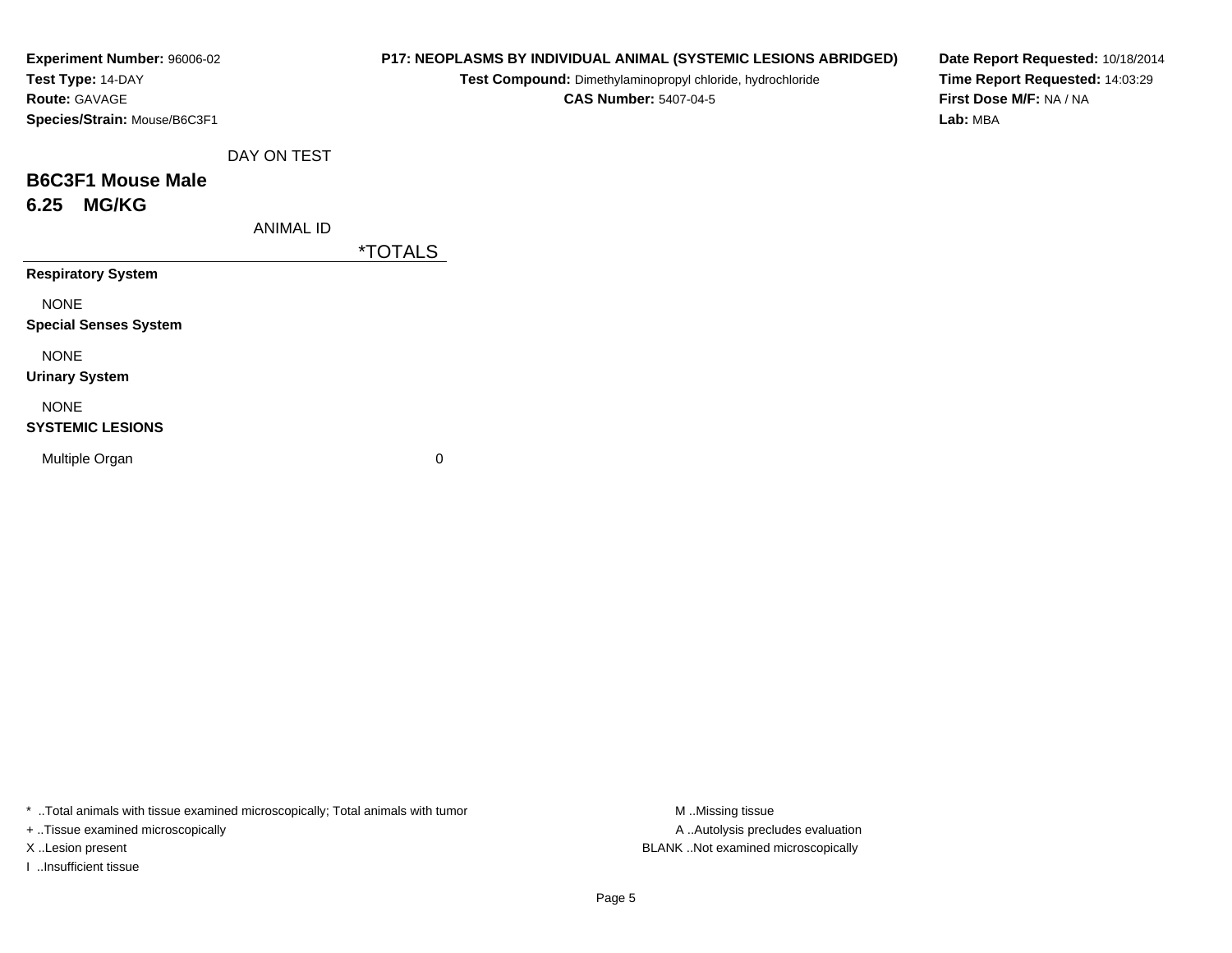| Experiment Number: 96006-02<br>Test Type: 14-DAY<br>Route: GAVAGE                                                    |                  |                       | Test Compound: Dimethylaminopropyl chloride, hydrochloride<br><b>CAS Number: 5407-04-5</b> | P17: NEOPLASMS BY INDIVIDUAL ANIMAL (SYSTEMIC LESIONS ABRIDGED) | Date Report Requested: 10/18/2014<br>Time Report Requested: 14:03:29<br>First Dose M/F: NA / NA |
|----------------------------------------------------------------------------------------------------------------------|------------------|-----------------------|--------------------------------------------------------------------------------------------|-----------------------------------------------------------------|-------------------------------------------------------------------------------------------------|
| Species/Strain: Mouse/B6C3F1                                                                                         |                  |                       |                                                                                            |                                                                 | Lab: MBA                                                                                        |
|                                                                                                                      | DAY ON TEST      |                       |                                                                                            |                                                                 |                                                                                                 |
| <b>B6C3F1 Mouse Male</b><br><b>MG/KG</b><br>12.5                                                                     |                  |                       |                                                                                            |                                                                 |                                                                                                 |
|                                                                                                                      | <b>ANIMAL ID</b> |                       |                                                                                            |                                                                 |                                                                                                 |
| <b>Alimentary System</b>                                                                                             |                  | <i><b>*TOTALS</b></i> |                                                                                            |                                                                 |                                                                                                 |
| <b>NONE</b><br><b>Cardiovascular System</b>                                                                          |                  |                       |                                                                                            |                                                                 |                                                                                                 |
| <b>NONE</b><br><b>Endocrine System</b>                                                                               |                  |                       |                                                                                            |                                                                 |                                                                                                 |
| <b>NONE</b><br><b>General Body System</b>                                                                            |                  |                       |                                                                                            |                                                                 |                                                                                                 |
| <b>NONE</b><br><b>Genital System</b>                                                                                 |                  |                       |                                                                                            |                                                                 |                                                                                                 |
| <b>NONE</b><br><b>Hematopoietic System</b>                                                                           |                  |                       |                                                                                            |                                                                 |                                                                                                 |
| <b>NONE</b><br><b>Integumentary System</b>                                                                           |                  |                       |                                                                                            |                                                                 |                                                                                                 |
| <b>NONE</b><br><b>Musculoskeletal System</b>                                                                         |                  |                       |                                                                                            |                                                                 |                                                                                                 |
| <b>NONE</b><br><b>Nervous System</b>                                                                                 |                  |                       |                                                                                            |                                                                 |                                                                                                 |
| <b>NONE</b>                                                                                                          |                  |                       |                                                                                            |                                                                 |                                                                                                 |
| *  Total animals with tissue examined microscopically; Total animals with tumor<br>+ Tissue examined microscopically |                  |                       |                                                                                            | M Missing tissue<br>A Autolysis precludes evaluation            |                                                                                                 |

X ..Lesion present BLANK ..Not examined microscopically

I ..Insufficient tissue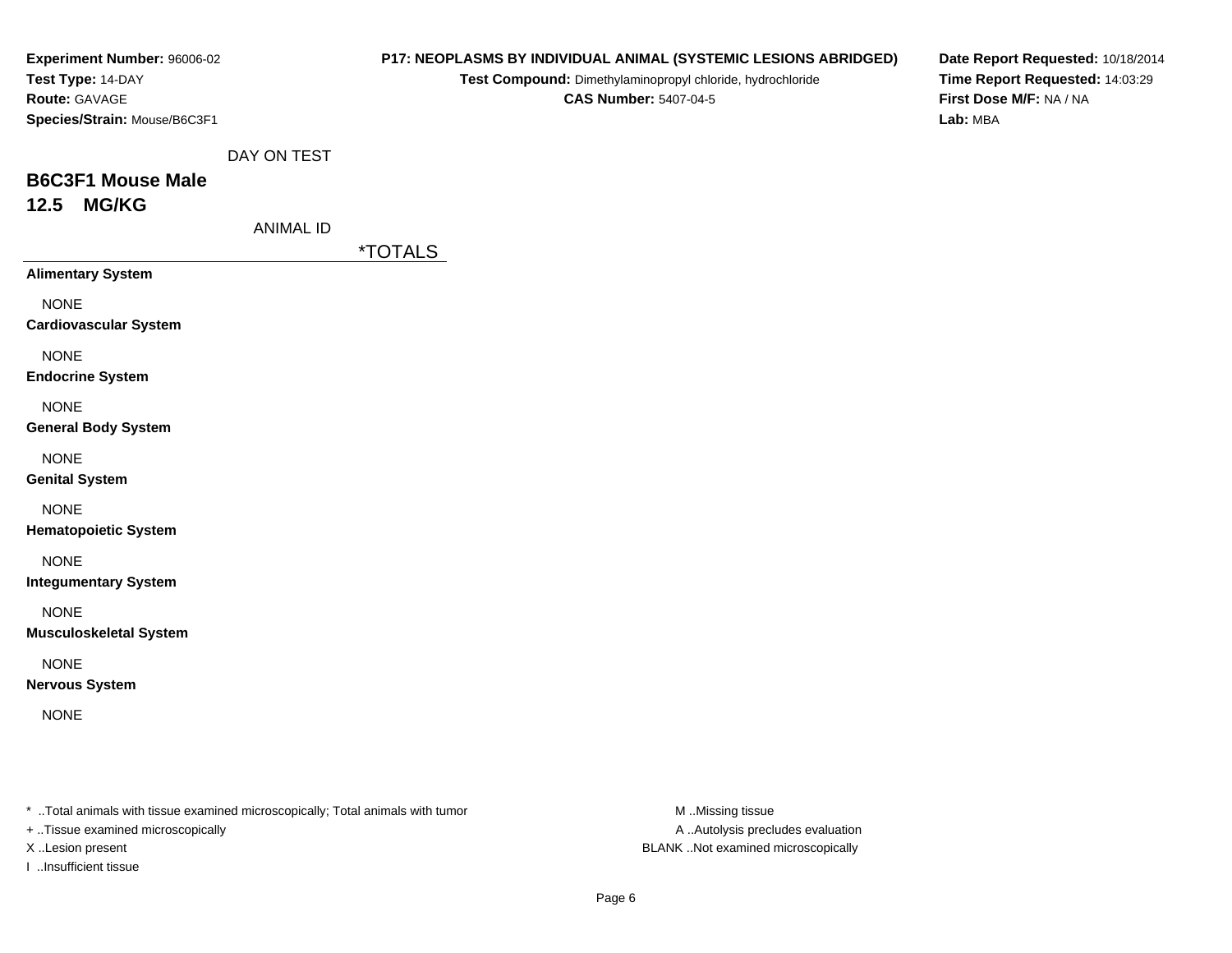|                  |                             | Test Compound: Dimethylaminopropyl chloride, hydrochloride |          |                                                                                                                                                                    |
|------------------|-----------------------------|------------------------------------------------------------|----------|--------------------------------------------------------------------------------------------------------------------------------------------------------------------|
|                  |                             | <b>CAS Number: 5407-04-5</b>                               |          |                                                                                                                                                                    |
|                  |                             |                                                            | Lab: MBA |                                                                                                                                                                    |
| DAY ON TEST      |                             |                                                            |          |                                                                                                                                                                    |
|                  |                             |                                                            |          |                                                                                                                                                                    |
|                  |                             |                                                            |          |                                                                                                                                                                    |
| <b>ANIMAL ID</b> |                             |                                                            |          |                                                                                                                                                                    |
|                  | <i><b>*TOTALS</b></i>       |                                                            |          |                                                                                                                                                                    |
|                  |                             |                                                            |          |                                                                                                                                                                    |
|                  |                             |                                                            |          |                                                                                                                                                                    |
|                  |                             |                                                            |          |                                                                                                                                                                    |
|                  |                             |                                                            |          |                                                                                                                                                                    |
|                  |                             |                                                            |          |                                                                                                                                                                    |
|                  |                             |                                                            |          |                                                                                                                                                                    |
|                  |                             |                                                            |          |                                                                                                                                                                    |
|                  |                             |                                                            |          |                                                                                                                                                                    |
|                  |                             |                                                            |          |                                                                                                                                                                    |
|                  | Experiment Number: 96006-02 |                                                            | 0        | P17: NEOPLASMS BY INDIVIDUAL ANIMAL (SYSTEMIC LESIONS ABRIDGED)<br>Date Report Requested: 10/18/2014<br>Time Report Requested: 14:03:29<br>First Dose M/F: NA / NA |

+ ..Tissue examined microscopically

I ..Insufficient tissue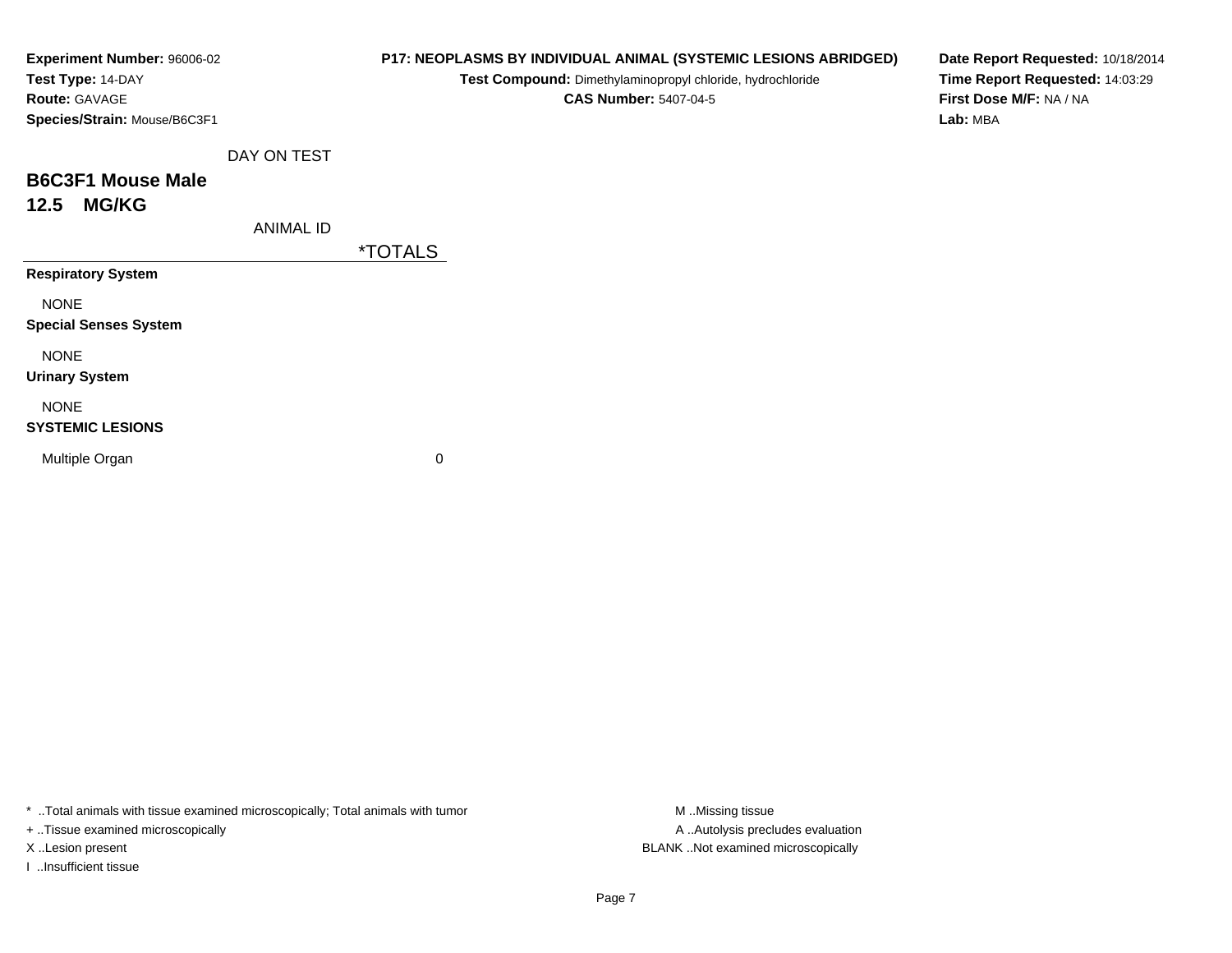| <b>Experiment Number: 96006-02</b>                                              |                  |                       |                              | <b>P17: NEOPLASMS BY INDIVIDUAL ANIMAL (SYSTEMIC LESIONS ABRIDGED)</b> | Date Report Requested: 10/18/2014 |
|---------------------------------------------------------------------------------|------------------|-----------------------|------------------------------|------------------------------------------------------------------------|-----------------------------------|
| Test Type: 14-DAY                                                               |                  |                       |                              | Test Compound: Dimethylaminopropyl chloride, hydrochloride             | Time Report Requested: 14:03:29   |
| Route: GAVAGE                                                                   |                  |                       | <b>CAS Number: 5407-04-5</b> |                                                                        | First Dose M/F: NA / NA           |
| Species/Strain: Mouse/B6C3F1                                                    |                  |                       |                              |                                                                        | Lab: MBA                          |
|                                                                                 |                  |                       |                              |                                                                        |                                   |
|                                                                                 | DAY ON TEST      |                       |                              |                                                                        |                                   |
| <b>B6C3F1 Mouse Male</b>                                                        |                  |                       |                              |                                                                        |                                   |
| 25 MG/KG                                                                        |                  |                       |                              |                                                                        |                                   |
|                                                                                 | <b>ANIMAL ID</b> |                       |                              |                                                                        |                                   |
|                                                                                 |                  |                       |                              |                                                                        |                                   |
|                                                                                 |                  | <i><b>*TOTALS</b></i> |                              |                                                                        |                                   |
| <b>Alimentary System</b>                                                        |                  |                       |                              |                                                                        |                                   |
| <b>NONE</b>                                                                     |                  |                       |                              |                                                                        |                                   |
| <b>Cardiovascular System</b>                                                    |                  |                       |                              |                                                                        |                                   |
|                                                                                 |                  |                       |                              |                                                                        |                                   |
| <b>NONE</b>                                                                     |                  |                       |                              |                                                                        |                                   |
| <b>Endocrine System</b>                                                         |                  |                       |                              |                                                                        |                                   |
| <b>NONE</b>                                                                     |                  |                       |                              |                                                                        |                                   |
| <b>General Body System</b>                                                      |                  |                       |                              |                                                                        |                                   |
|                                                                                 |                  |                       |                              |                                                                        |                                   |
| <b>NONE</b>                                                                     |                  |                       |                              |                                                                        |                                   |
| <b>Genital System</b>                                                           |                  |                       |                              |                                                                        |                                   |
| <b>NONE</b>                                                                     |                  |                       |                              |                                                                        |                                   |
| <b>Hematopoietic System</b>                                                     |                  |                       |                              |                                                                        |                                   |
|                                                                                 |                  |                       |                              |                                                                        |                                   |
| <b>NONE</b>                                                                     |                  |                       |                              |                                                                        |                                   |
| <b>Integumentary System</b>                                                     |                  |                       |                              |                                                                        |                                   |
| <b>NONE</b>                                                                     |                  |                       |                              |                                                                        |                                   |
| <b>Musculoskeletal System</b>                                                   |                  |                       |                              |                                                                        |                                   |
|                                                                                 |                  |                       |                              |                                                                        |                                   |
| <b>NONE</b>                                                                     |                  |                       |                              |                                                                        |                                   |
| <b>Nervous System</b>                                                           |                  |                       |                              |                                                                        |                                   |
| <b>NONE</b>                                                                     |                  |                       |                              |                                                                        |                                   |
|                                                                                 |                  |                       |                              |                                                                        |                                   |
|                                                                                 |                  |                       |                              |                                                                        |                                   |
|                                                                                 |                  |                       |                              |                                                                        |                                   |
|                                                                                 |                  |                       |                              |                                                                        |                                   |
| *  Total animals with tissue examined microscopically; Total animals with tumor |                  |                       |                              | M Missing tissue                                                       |                                   |
| + Tissue examined microscopically                                               |                  |                       |                              | A  Autolysis precludes evaluation                                      |                                   |
| X Lesion present                                                                |                  |                       |                              | BLANK Not examined microscopically                                     |                                   |

I ..Insufficient tissue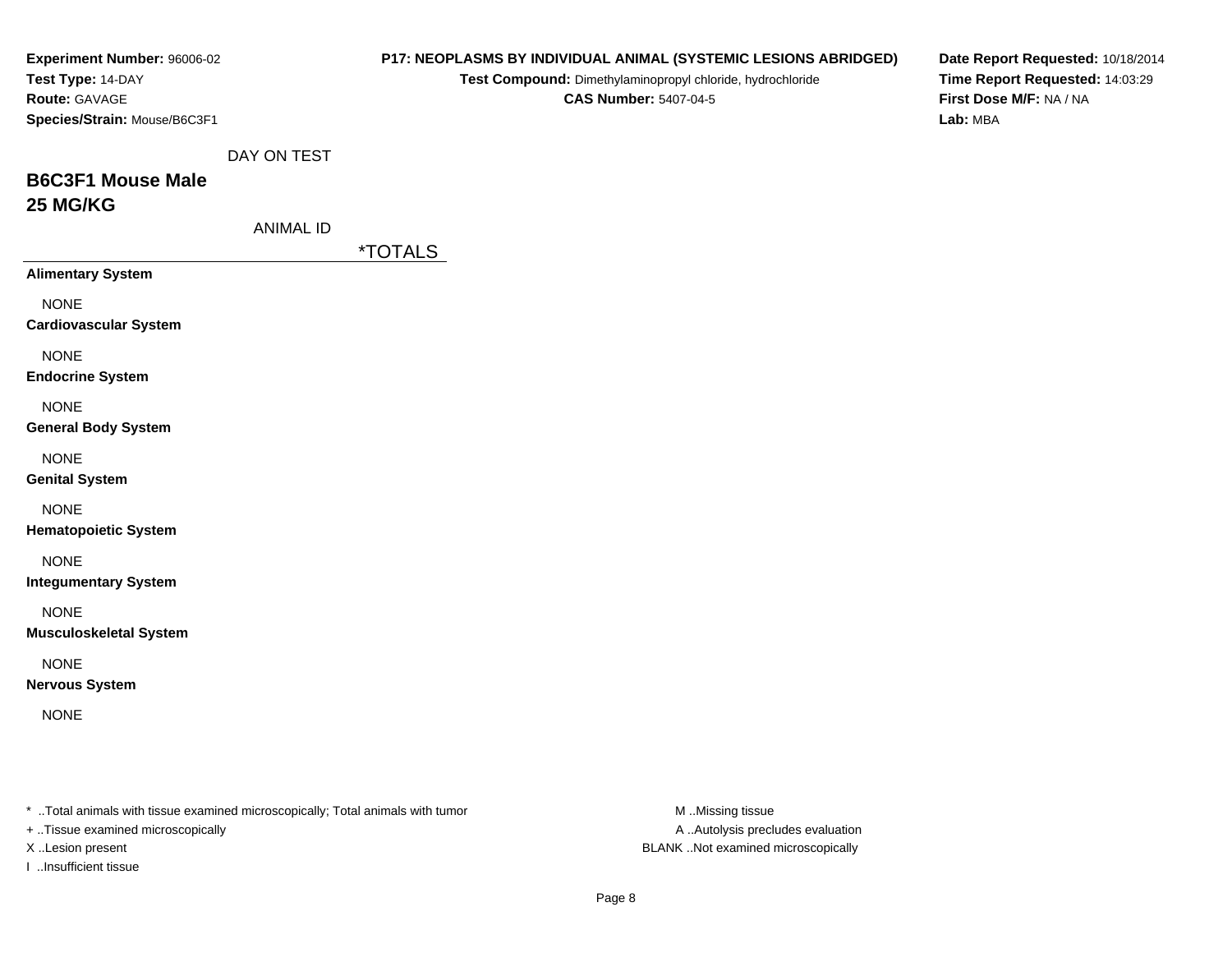| Experiment Number: 96006-02<br>Test Type: 14-DAY<br>Route: GAVAGE<br>Species/Strain: Mouse/B6C3F1 |                  |                       | P17: NEOPLASMS BY INDIVIDUAL ANIMAL (SYSTEMIC LESIONS ABRIDGED)<br>Test Compound: Dimethylaminopropyl chloride, hydrochloride<br><b>CAS Number: 5407-04-5</b> | Lab: MBA | Date Report Requested: 10/18/2014<br>Time Report Requested: 14:03:29<br>First Dose M/F: NA / NA |
|---------------------------------------------------------------------------------------------------|------------------|-----------------------|---------------------------------------------------------------------------------------------------------------------------------------------------------------|----------|-------------------------------------------------------------------------------------------------|
|                                                                                                   |                  |                       |                                                                                                                                                               |          |                                                                                                 |
|                                                                                                   | DAY ON TEST      |                       |                                                                                                                                                               |          |                                                                                                 |
| <b>B6C3F1 Mouse Male</b>                                                                          |                  |                       |                                                                                                                                                               |          |                                                                                                 |
| <b>25 MG/KG</b>                                                                                   |                  |                       |                                                                                                                                                               |          |                                                                                                 |
|                                                                                                   | <b>ANIMAL ID</b> |                       |                                                                                                                                                               |          |                                                                                                 |
|                                                                                                   |                  | <i><b>*TOTALS</b></i> |                                                                                                                                                               |          |                                                                                                 |
| <b>Respiratory System</b>                                                                         |                  |                       |                                                                                                                                                               |          |                                                                                                 |
| <b>NONE</b>                                                                                       |                  |                       |                                                                                                                                                               |          |                                                                                                 |
| <b>Special Senses System</b>                                                                      |                  |                       |                                                                                                                                                               |          |                                                                                                 |
| <b>NONE</b>                                                                                       |                  |                       |                                                                                                                                                               |          |                                                                                                 |
| <b>Urinary System</b>                                                                             |                  |                       |                                                                                                                                                               |          |                                                                                                 |
| <b>NONE</b>                                                                                       |                  |                       |                                                                                                                                                               |          |                                                                                                 |
| <b>SYSTEMIC LESIONS</b>                                                                           |                  |                       |                                                                                                                                                               |          |                                                                                                 |
| Multiple Organ                                                                                    |                  | 0                     |                                                                                                                                                               |          |                                                                                                 |
|                                                                                                   |                  |                       |                                                                                                                                                               |          |                                                                                                 |
|                                                                                                   |                  |                       |                                                                                                                                                               |          |                                                                                                 |

+ ..Tissue examined microscopically

I ..Insufficient tissue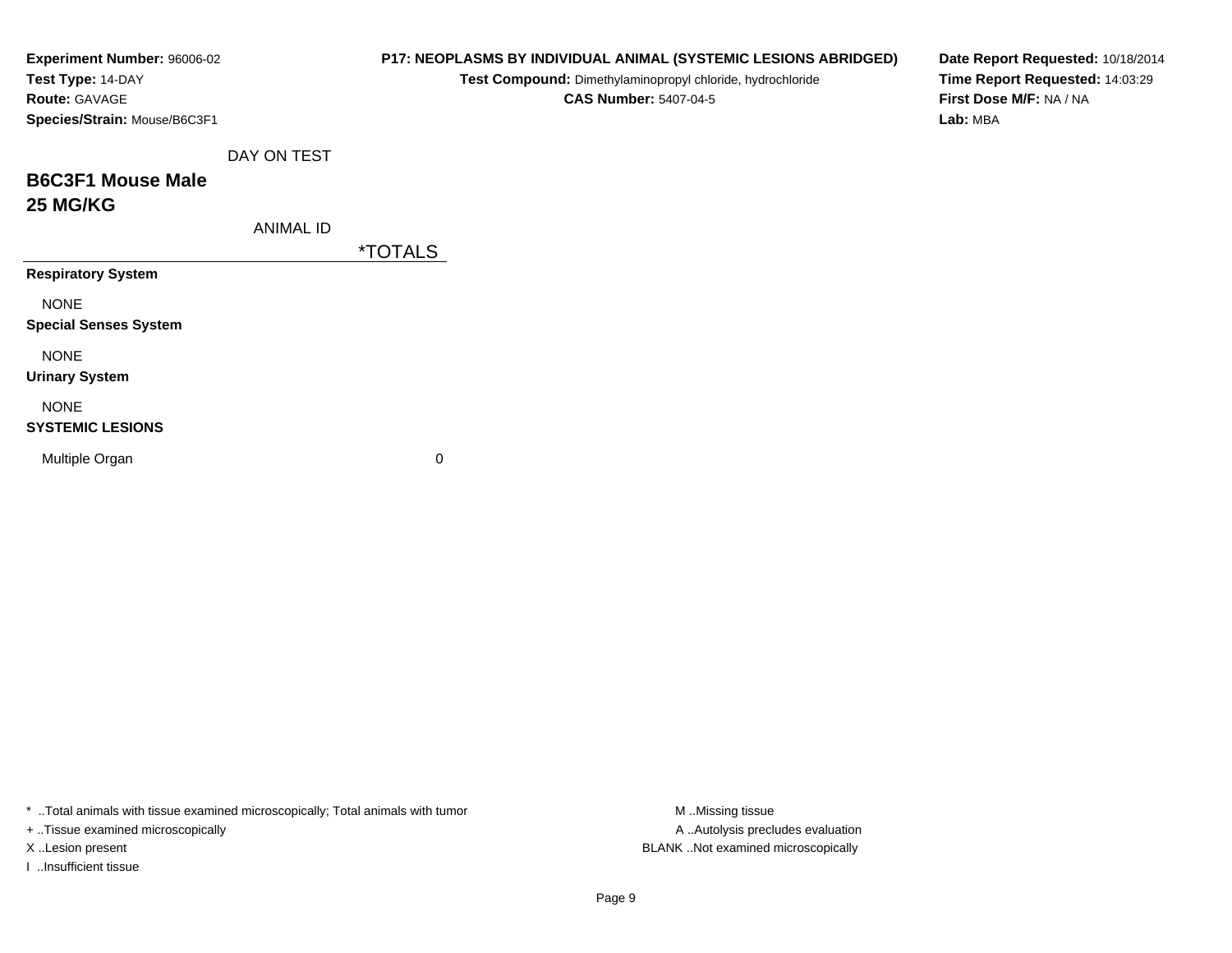| Experiment Number: 96006-02<br>Test Type: 14-DAY<br>Route: GAVAGE<br>Species/Strain: Mouse/B6C3F1 |                  |                       | <b>CAS Number: 5407-04-5</b> | P17: NEOPLASMS BY INDIVIDUAL ANIMAL (SYSTEMIC LESIONS ABRIDGED)<br>Test Compound: Dimethylaminopropyl chloride, hydrochloride | Date Report Requested: 10/18/2014<br>Time Report Requested: 14:03:29<br>First Dose M/F: NA / NA<br>Lab: MBA |
|---------------------------------------------------------------------------------------------------|------------------|-----------------------|------------------------------|-------------------------------------------------------------------------------------------------------------------------------|-------------------------------------------------------------------------------------------------------------|
|                                                                                                   | DAY ON TEST      |                       |                              |                                                                                                                               |                                                                                                             |
| <b>B6C3F1 Mouse Male</b><br><b>50 MG/KG</b>                                                       |                  |                       |                              |                                                                                                                               |                                                                                                             |
|                                                                                                   | <b>ANIMAL ID</b> |                       |                              |                                                                                                                               |                                                                                                             |
|                                                                                                   |                  | <i><b>*TOTALS</b></i> |                              |                                                                                                                               |                                                                                                             |
| <b>Alimentary System</b>                                                                          |                  |                       |                              |                                                                                                                               |                                                                                                             |
| <b>NONE</b><br><b>Cardiovascular System</b>                                                       |                  |                       |                              |                                                                                                                               |                                                                                                             |
| <b>NONE</b><br><b>Endocrine System</b>                                                            |                  |                       |                              |                                                                                                                               |                                                                                                             |
| <b>NONE</b><br><b>General Body System</b>                                                         |                  |                       |                              |                                                                                                                               |                                                                                                             |
| <b>NONE</b><br><b>Genital System</b>                                                              |                  |                       |                              |                                                                                                                               |                                                                                                             |
| <b>NONE</b><br><b>Hematopoietic System</b>                                                        |                  |                       |                              |                                                                                                                               |                                                                                                             |
| <b>NONE</b><br><b>Integumentary System</b>                                                        |                  |                       |                              |                                                                                                                               |                                                                                                             |
| <b>NONE</b><br><b>Musculoskeletal System</b>                                                      |                  |                       |                              |                                                                                                                               |                                                                                                             |
| <b>NONE</b><br><b>Nervous System</b>                                                              |                  |                       |                              |                                                                                                                               |                                                                                                             |
| <b>NONE</b>                                                                                       |                  |                       |                              |                                                                                                                               |                                                                                                             |
|                                                                                                   |                  |                       |                              |                                                                                                                               |                                                                                                             |
| *  Total animals with tissue examined microscopically; Total animals with tumor                   |                  |                       |                              | M Missing tissue                                                                                                              |                                                                                                             |
| + Tissue examined microscopically                                                                 |                  |                       |                              | A  Autolysis precludes evaluation<br>BLANK Not examined microscopically                                                       |                                                                                                             |
| X Lesion present                                                                                  |                  |                       |                              |                                                                                                                               |                                                                                                             |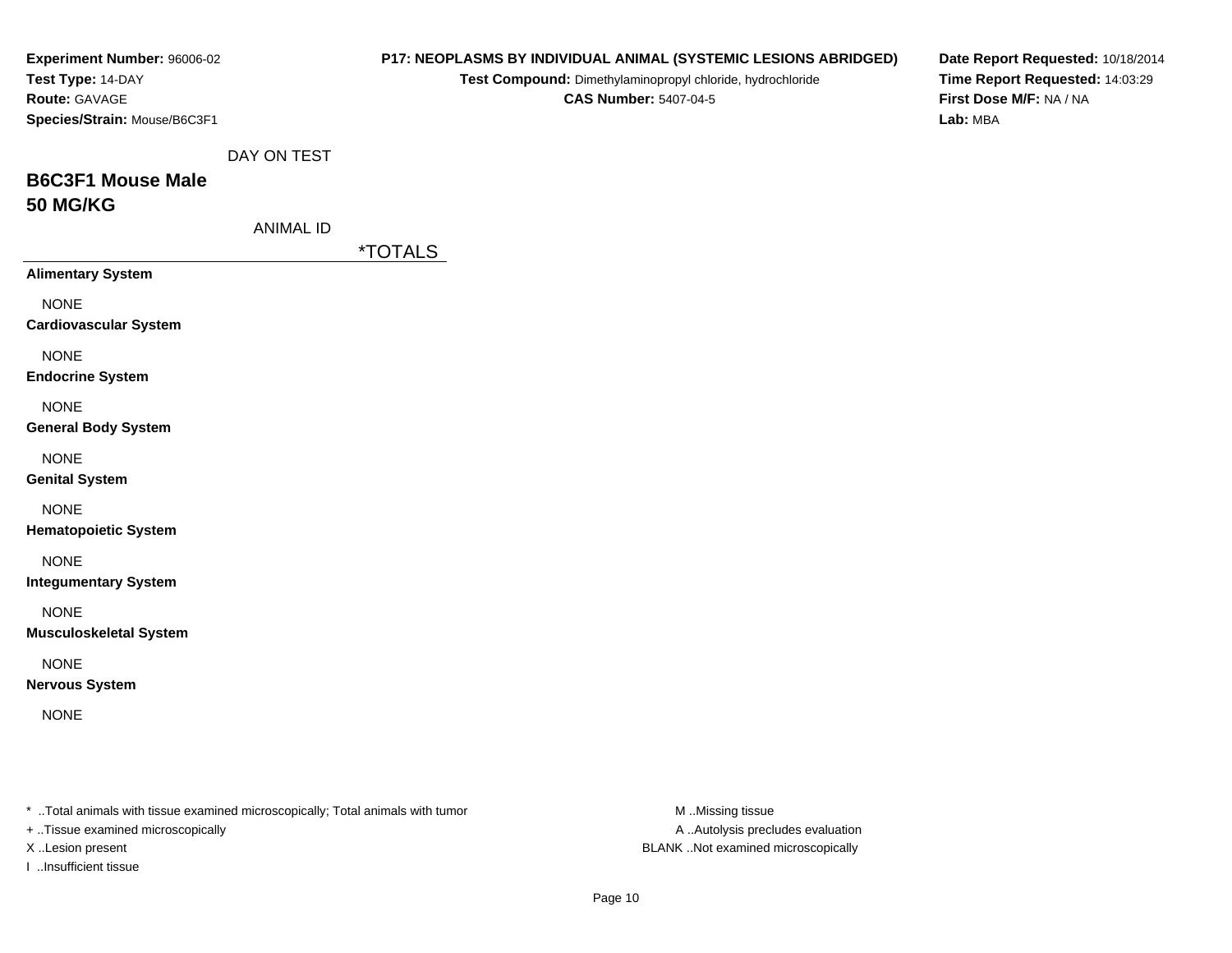| Experiment Number: 96006-02<br>Test Type: 14-DAY<br>Route: GAVAGE<br>Species/Strain: Mouse/B6C3F1 |                  |                       | P17: NEOPLASMS BY INDIVIDUAL ANIMAL (SYSTEMIC LESIONS ABRIDGED)<br>Test Compound: Dimethylaminopropyl chloride, hydrochloride<br><b>CAS Number: 5407-04-5</b> | Date Report Requested: 10/18/2014<br>Time Report Requested: 14:03:29<br>First Dose M/F: NA / NA<br>Lab: MBA |
|---------------------------------------------------------------------------------------------------|------------------|-----------------------|---------------------------------------------------------------------------------------------------------------------------------------------------------------|-------------------------------------------------------------------------------------------------------------|
|                                                                                                   | DAY ON TEST      |                       |                                                                                                                                                               |                                                                                                             |
| <b>B6C3F1 Mouse Male</b><br><b>50 MG/KG</b>                                                       |                  |                       |                                                                                                                                                               |                                                                                                             |
|                                                                                                   | <b>ANIMAL ID</b> |                       |                                                                                                                                                               |                                                                                                             |
|                                                                                                   |                  | <i><b>*TOTALS</b></i> |                                                                                                                                                               |                                                                                                             |
| <b>Respiratory System</b>                                                                         |                  |                       |                                                                                                                                                               |                                                                                                             |
| <b>NONE</b><br><b>Special Senses System</b>                                                       |                  |                       |                                                                                                                                                               |                                                                                                             |
| <b>NONE</b><br><b>Urinary System</b>                                                              |                  |                       |                                                                                                                                                               |                                                                                                             |
| <b>NONE</b><br><b>SYSTEMIC LESIONS</b>                                                            |                  |                       |                                                                                                                                                               |                                                                                                             |
| Multiple Organ                                                                                    |                  | 0                     |                                                                                                                                                               |                                                                                                             |

+ ..Tissue examined microscopically

I ..Insufficient tissue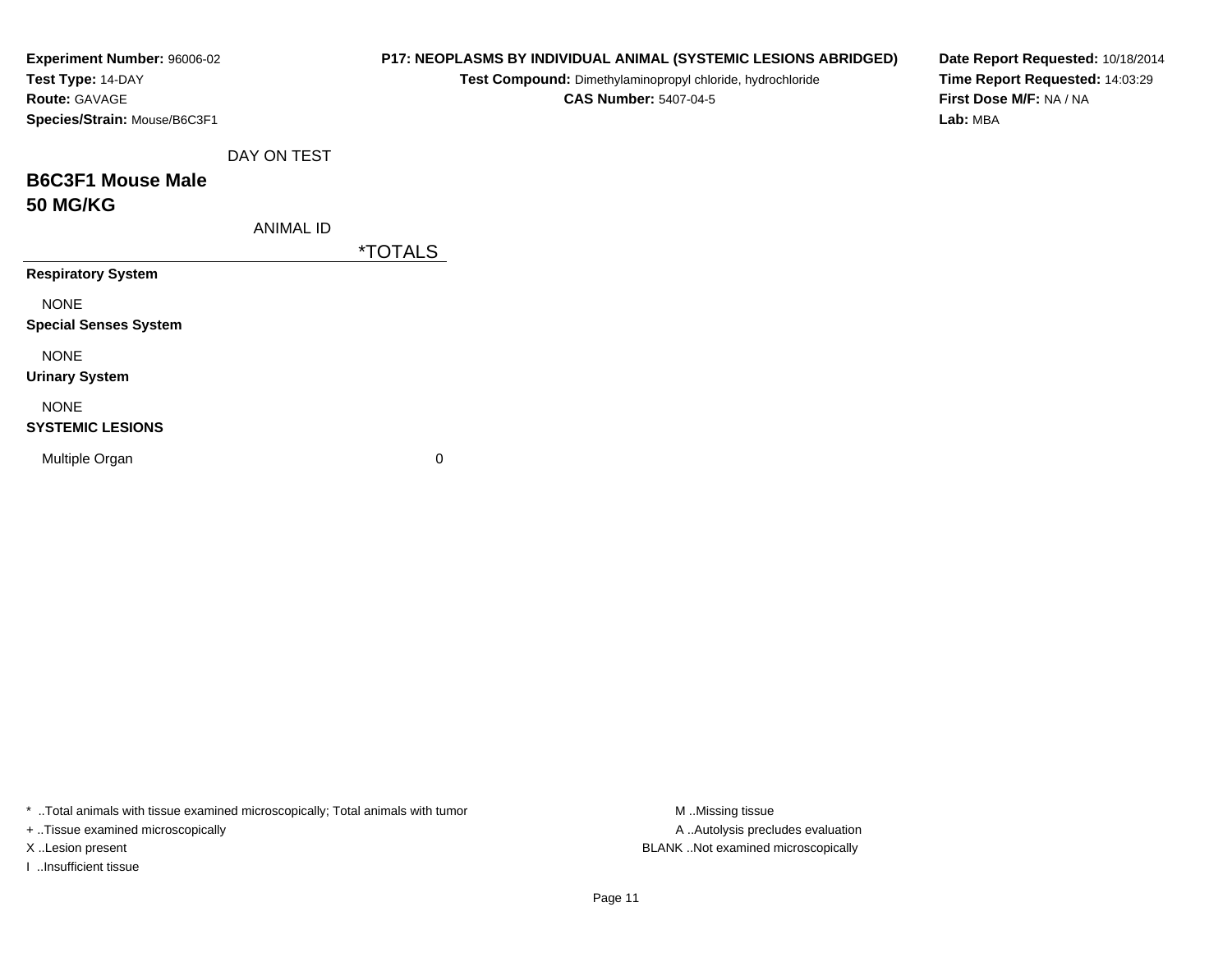**Experiment Number:** 96006-02**Test Type:** 14-DAY

## **Route:** GAVAGE

**Species/Strain:** Mouse/B6C3F1

### **P17: NEOPLASMS BY INDIVIDUAL ANIMAL (SYSTEMIC LESIONS ABRIDGED)Test Compound:** Dimethylaminopropyl chloride, hydrochloride**CAS Number:** 5407-04-5

**Date Report Requested:** 10/18/2014**Time Report Requested:** 14:03:29**First Dose M/F:** NA / NA**Lab:** MBA

| <b>B6C3F1 Mouse Male</b><br><b>MG/KG</b><br>100       | DAY ON TEST      | 0<br>0<br>$\boldsymbol{l}$<br>$\overline{7}$             | $\pmb{\theta}$<br>$\pmb{\theta}$<br>1<br>7             | 0<br>0<br>$\boldsymbol{l}$<br>$\overline{7}$                   | 0<br>0<br>$\bm{l}$<br>$\overline{7}$                 | 0<br>0<br>1<br>$\boldsymbol{7}$ |                       |
|-------------------------------------------------------|------------------|----------------------------------------------------------|--------------------------------------------------------|----------------------------------------------------------------|------------------------------------------------------|---------------------------------|-----------------------|
|                                                       | <b>ANIMAL ID</b> | $\mathsf 0$<br>$\mathbf 0$<br>0<br>$\boldsymbol{2}$<br>6 | $\mathbf 0$<br>$\pmb{0}$<br>$\pmb{0}$<br>$\frac{2}{7}$ | $\pmb{0}$<br>$\mathbf 0$<br>$\pmb{0}$<br>$\boldsymbol{2}$<br>8 | 0<br>$\mathbf 0$<br>$\pmb{0}$<br>$\overline{c}$<br>9 | 0<br>0<br>0<br>3<br>0           | <i><b>*TOTALS</b></i> |
| <b>Alimentary System</b>                              |                  |                                                          |                                                        |                                                                |                                                      |                                 |                       |
| <b>NONE</b><br><b>Cardiovascular System</b>           |                  |                                                          |                                                        |                                                                |                                                      |                                 |                       |
| <b>NONE</b><br><b>Endocrine System</b>                |                  |                                                          |                                                        |                                                                |                                                      |                                 |                       |
| <b>NONE</b><br><b>General Body System</b>             |                  |                                                          |                                                        |                                                                |                                                      |                                 |                       |
| <b>NONE</b><br><b>Genital System</b>                  |                  |                                                          |                                                        |                                                                |                                                      |                                 |                       |
| <b>Seminal Vesicle</b><br><b>Hematopoietic System</b> |                  |                                                          |                                                        |                                                                |                                                      | +                               | 1                     |
| <b>NONE</b><br><b>Integumentary System</b>            |                  |                                                          |                                                        |                                                                |                                                      |                                 |                       |
| <b>NONE</b><br><b>Musculoskeletal System</b>          |                  |                                                          |                                                        |                                                                |                                                      |                                 |                       |
| <b>NONE</b><br><b>Nervous System</b>                  |                  |                                                          |                                                        |                                                                |                                                      |                                 |                       |
| <b>NONE</b>                                           |                  |                                                          |                                                        |                                                                |                                                      |                                 |                       |
|                                                       |                  |                                                          |                                                        |                                                                |                                                      |                                 |                       |

\* ..Total animals with tissue examined microscopically; Total animals with tumor **M** . Missing tissue M ..Missing tissue

+ ..Tissue examined microscopically

I ..Insufficient tissue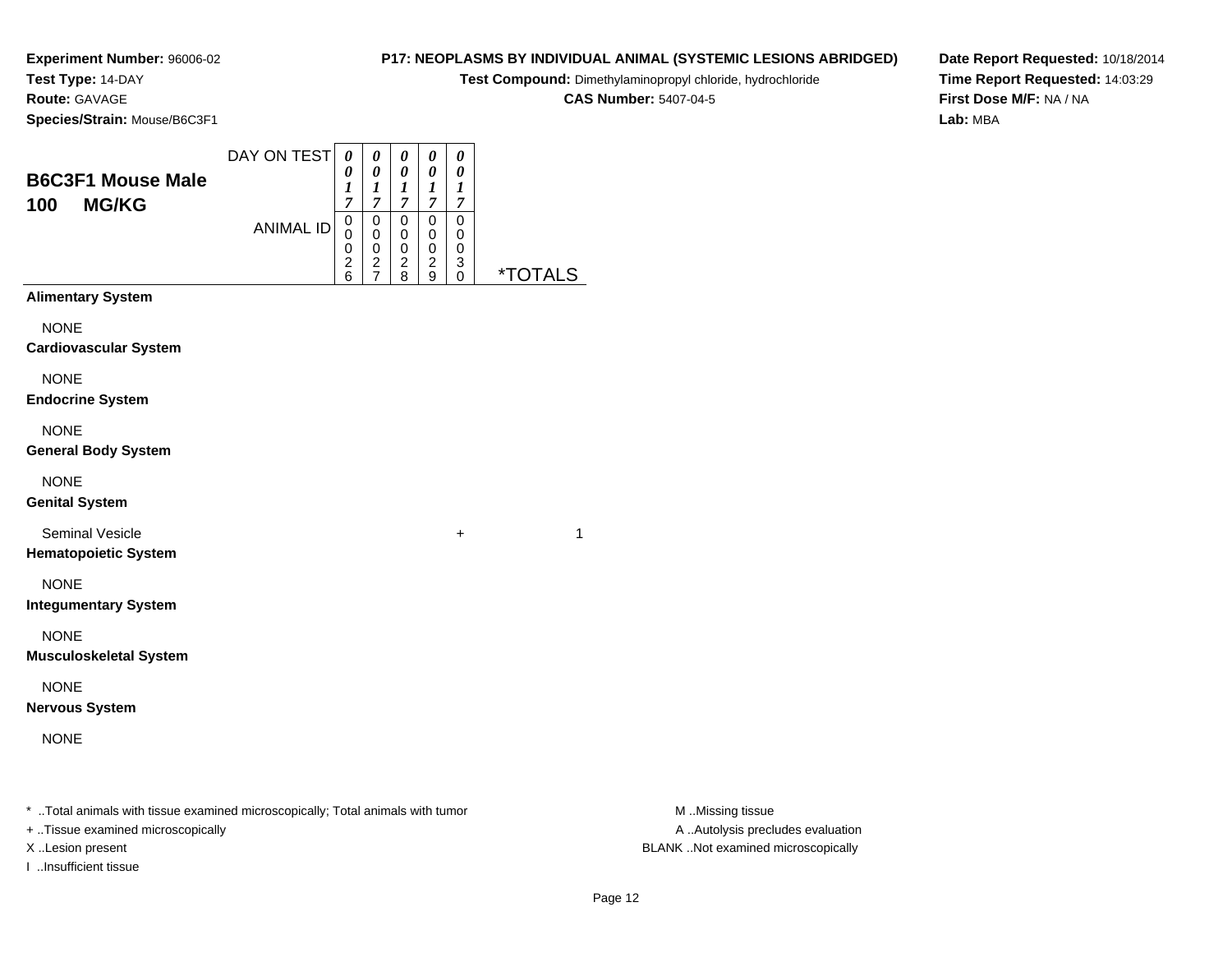**Experiment Number:** 96006-02**Test Type:** 14-DAY

### **Route:** GAVAGE

**Species/Strain:** Mouse/B6C3F1

| <b>B6C3F1 Mouse Male</b><br><b>MG/KG</b><br>100 | DAY ON TEST      | 0<br>0<br>1<br>7                   | 0<br>0<br>1<br>7                             | 0<br>0<br>7                                  | 0<br>0<br>7                        | 0<br>0<br>7           |                       |
|-------------------------------------------------|------------------|------------------------------------|----------------------------------------------|----------------------------------------------|------------------------------------|-----------------------|-----------------------|
|                                                 | <b>ANIMAL ID</b> | 0<br>0<br>0<br>$\overline{c}$<br>6 | 0<br>$\mathbf 0$<br>0<br>$\overline{c}$<br>7 | 0<br>$\mathbf 0$<br>0<br>$\overline{2}$<br>8 | 0<br>0<br>0<br>$\overline{2}$<br>9 | 0<br>0<br>0<br>3<br>0 | <i><b>*TOTALS</b></i> |
| <b>Respiratory System</b>                       |                  |                                    |                                              |                                              |                                    |                       |                       |
| <b>NONE</b><br><b>Special Senses System</b>     |                  |                                    |                                              |                                              |                                    |                       |                       |

NONE

**Urinary System**

NONE

#### **SYSTEMIC LESIONS**

Multiple Organn  $+$ 

**P17: NEOPLASMS BY INDIVIDUAL ANIMAL (SYSTEMIC LESIONS ABRIDGED)**

**Test Compound:** Dimethylaminopropyl chloride, hydrochloride

**CAS Number:** 5407-04-5

**Date Report Requested:** 10/18/2014**Time Report Requested:** 14:03:29**First Dose M/F:** NA / NA**Lab:** MBA

 $+$  1 \*\*\*END OF MALE DATA\*\*\*

\* ..Total animals with tissue examined microscopically; Total animals with tumor **M** ...Missing tissue M ...Missing tissue

+ ..Tissue examined microscopically

I ..Insufficient tissue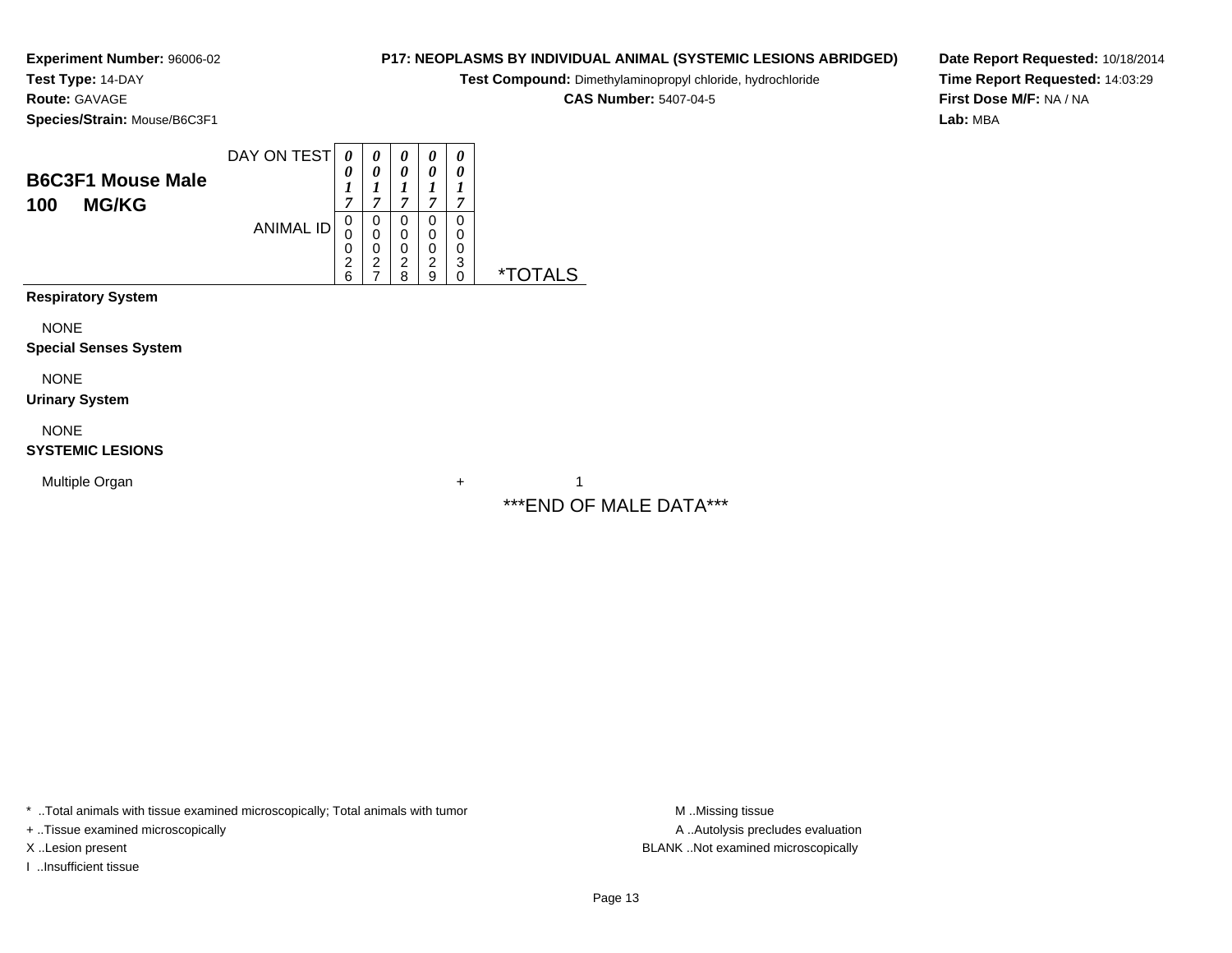| <b>Experiment Number: 96006-02</b> |  |  |  |  |  |  |
|------------------------------------|--|--|--|--|--|--|
| Test Type: 14-DAY                  |  |  |  |  |  |  |
| <b>Route: GAVAGE</b>               |  |  |  |  |  |  |
| Species/Strain: Mouse/B6C3F1       |  |  |  |  |  |  |

**Test Compound:** Dimethylaminopropyl chloride, hydrochloride**CAS Number:** 5407-04-5

**Date Report Requested:** 10/18/2014**Time Report Requested:** 14:03:29**First Dose M/F:** NA / NA**Lab:** MBA

DAY ON TEST

# **B6C3F1 Mouse FemaleVEHICLE CONTROL**

ANIMAL ID

\*TOTALS

| <b>Alimentary System</b>     |
|------------------------------|
| NONF                         |
| <b>Cardiovascular System</b> |
| NONF                         |
| <b>Endocrine System</b>      |
| NONF                         |
| <b>General Body System</b>   |
| NONF                         |
| <b>Genital System</b>        |
| NONE                         |

**Hematopoietic System**

NONE

**Integumentary System**

NONE

**Musculoskeletal System**

NONE

**Nervous System**

NONE

\* ..Total animals with tissue examined microscopically; Total animals with tumor **M** ...Missing tissue M ...Missing tissue

+ ..Tissue examined microscopically

I ..Insufficient tissue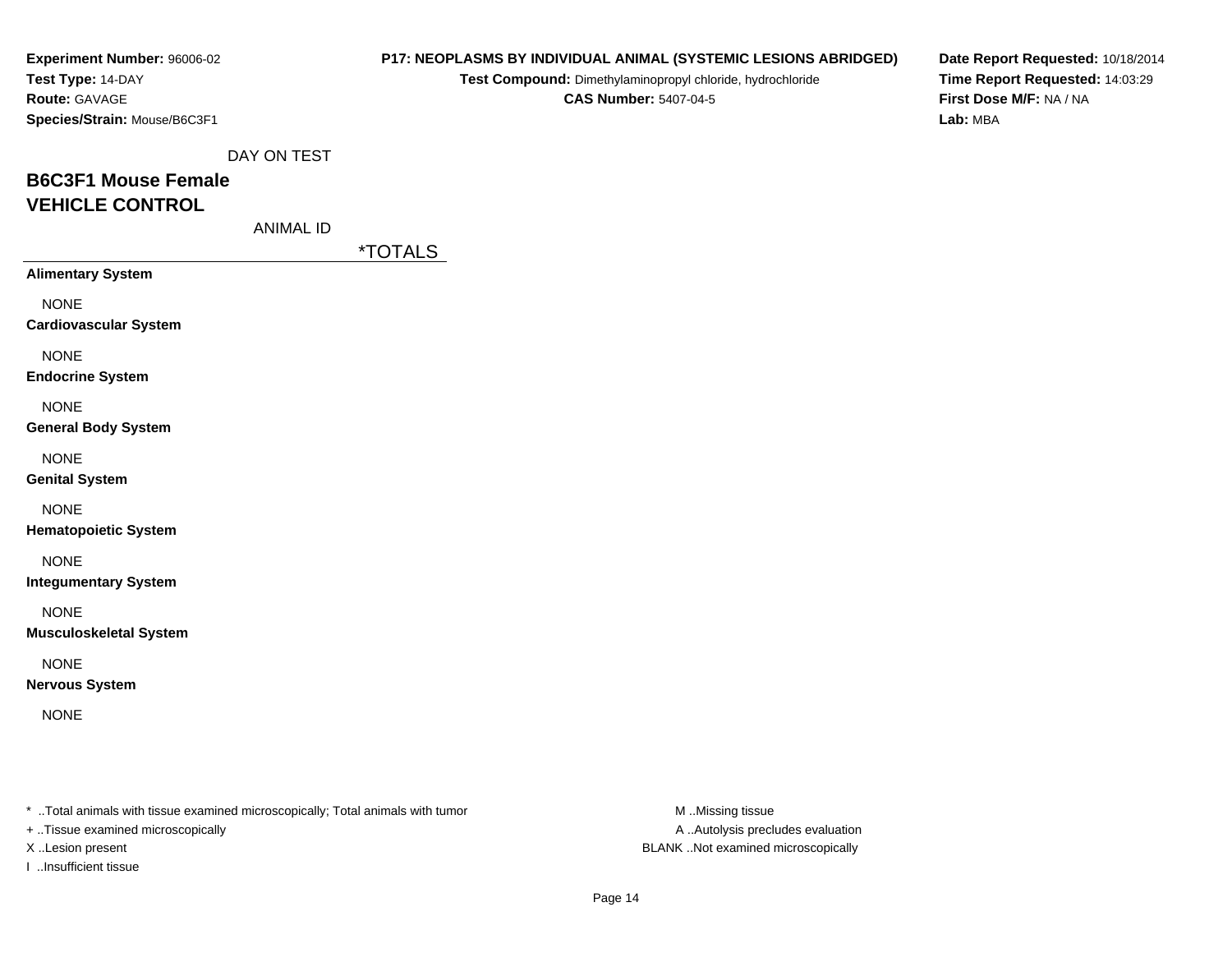| Experiment Number: 96006-02  |
|------------------------------|
| Test Type: 14-DAY            |
| <b>Route: GAVAGE</b>         |
| Species/Strain: Mouse/B6C3F1 |

**Test Compound:** Dimethylaminopropyl chloride, hydrochloride**CAS Number:** 5407-04-5

**Date Report Requested:** 10/18/2014**Time Report Requested:** 14:03:29**First Dose M/F:** NA / NA**Lab:** MBA

DAY ON TEST

# **B6C3F1 Mouse FemaleVEHICLE CONTROL**

ANIMAL ID

\*TOTALS

**Respiratory System**

NONE

**Special Senses System**

NONE

**Urinary System**

NONE

#### **SYSTEMIC LESIONS**

Multiple Organ

 $\mathbf n$  0

\* ..Total animals with tissue examined microscopically; Total animals with tumor **M** ...Missing tissue M ...Missing tissue

+ ..Tissue examined microscopically

I ..Insufficient tissue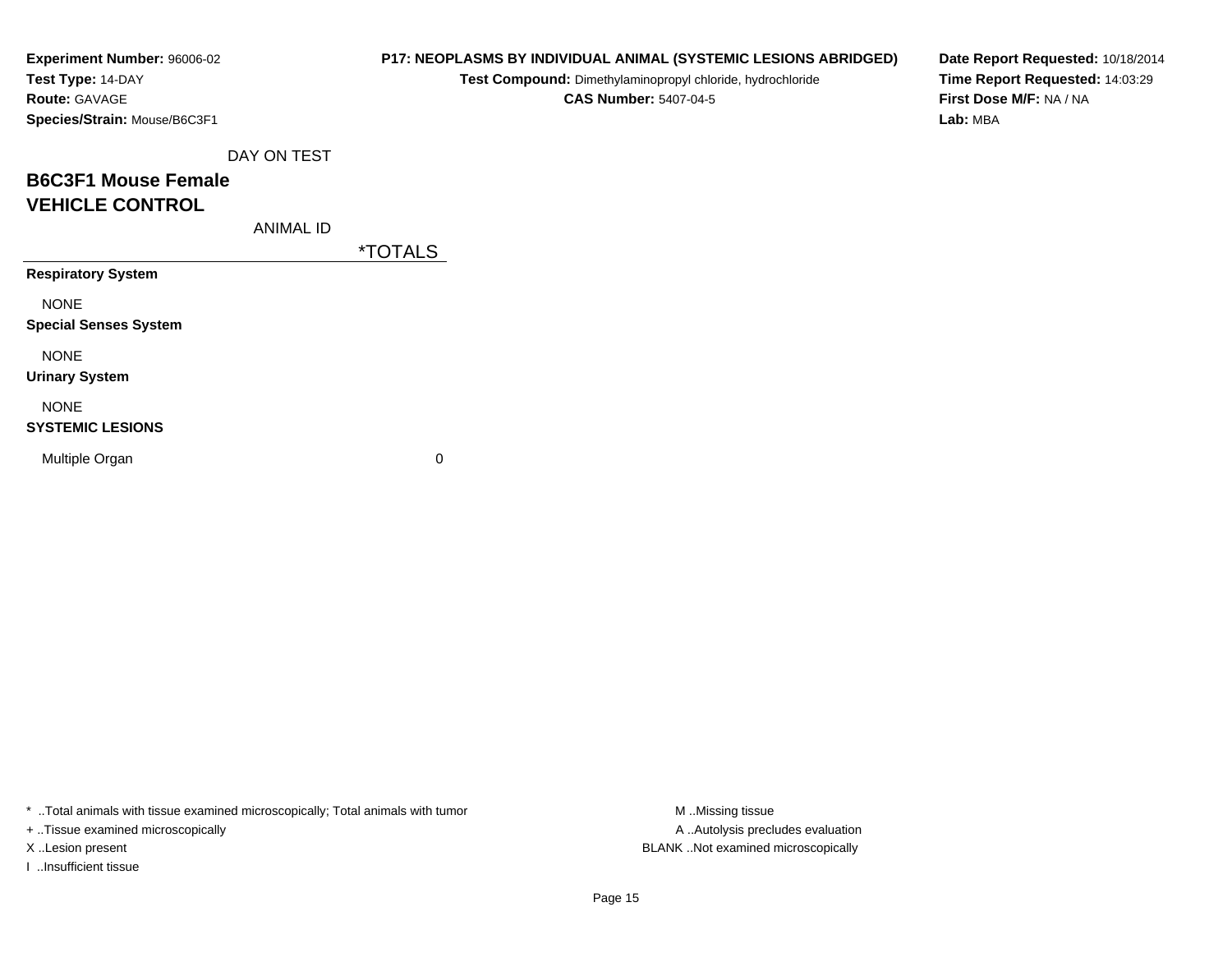| <b>Experiment Number: 96006-02</b> |
|------------------------------------|
| Test Type: 14-DAY                  |
| <b>Route: GAVAGE</b>               |
| Species/Strain: Mouse/B6C3F1       |

**Test Compound:** Dimethylaminopropyl chloride, hydrochloride**CAS Number:** 5407-04-5

**Date Report Requested:** 10/18/2014**Time Report Requested:** 14:03:29**First Dose M/F:** NA / NA**Lab:** MBA

DAY ON TEST

# **B6C3F1 Mouse Female6.25 MG/KG**

ANIMAL ID

\*TOTALS

**Alimentary System**

NONE

**Cardiovascular System**

NONE

**Endocrine System**

NONE

**General Body System**

NONE

**Genital System**

NONE

**Hematopoietic System**

NONE

**Integumentary System**

NONE

**Musculoskeletal System**

NONE

**Nervous System**

NONE

\* ..Total animals with tissue examined microscopically; Total animals with tumor **M** ..Missing tissue M ..Missing tissue

+ ..Tissue examined microscopically

I ..Insufficient tissue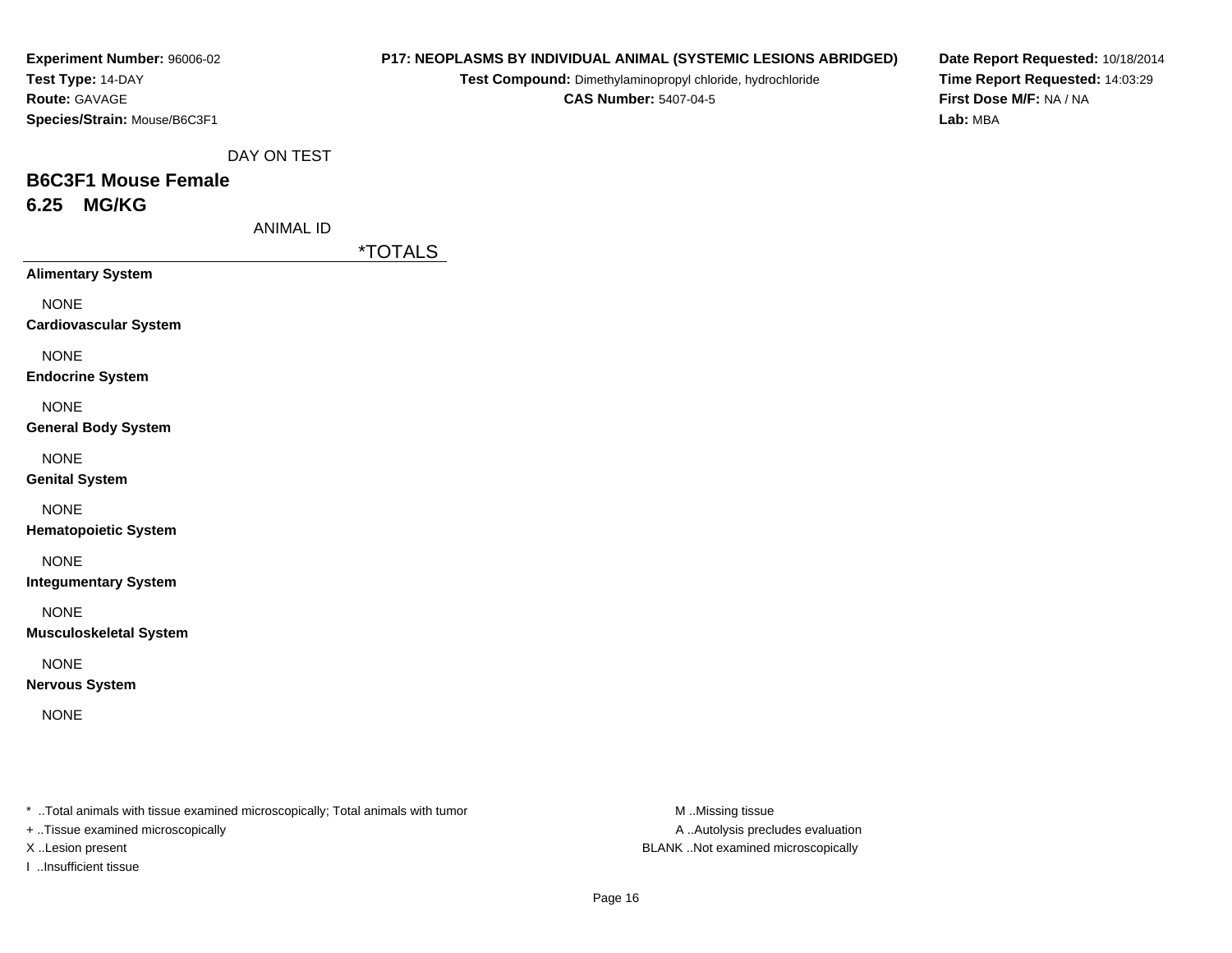| Experiment Number: 96006-02  |                  | P17: NEOPLASMS BY INDIVIDUAL ANIMAL (SYSTEMIC LESIONS ABRIDGED) |  |  |  |  |  |  |
|------------------------------|------------------|-----------------------------------------------------------------|--|--|--|--|--|--|
| Test Type: 14-DAY            |                  | Test Compound: Dimethylaminopropyl chloride, hydrochloride      |  |  |  |  |  |  |
| Route: GAVAGE                |                  | <b>CAS Number: 5407-04-5</b>                                    |  |  |  |  |  |  |
| Species/Strain: Mouse/B6C3F1 |                  |                                                                 |  |  |  |  |  |  |
|                              | DAY ON TEST      |                                                                 |  |  |  |  |  |  |
| <b>B6C3F1 Mouse Female</b>   |                  |                                                                 |  |  |  |  |  |  |
| <b>MG/KG</b><br>6.25         |                  |                                                                 |  |  |  |  |  |  |
|                              | <b>ANIMAL ID</b> |                                                                 |  |  |  |  |  |  |
|                              |                  | <i><b>*TOTALS</b></i>                                           |  |  |  |  |  |  |
| <b>Respiratory System</b>    |                  |                                                                 |  |  |  |  |  |  |
| <b>NONE</b>                  |                  |                                                                 |  |  |  |  |  |  |
| <b>Special Senses System</b> |                  |                                                                 |  |  |  |  |  |  |
| <b>NONE</b>                  |                  |                                                                 |  |  |  |  |  |  |
| <b>Urinary System</b>        |                  |                                                                 |  |  |  |  |  |  |
| <b>NONE</b>                  |                  |                                                                 |  |  |  |  |  |  |
| <b>SYSTEMIC LESIONS</b>      |                  |                                                                 |  |  |  |  |  |  |
| Multiple Organ               |                  | 0                                                               |  |  |  |  |  |  |
|                              |                  |                                                                 |  |  |  |  |  |  |

+ ..Tissue examined microscopically

I ..Insufficient tissue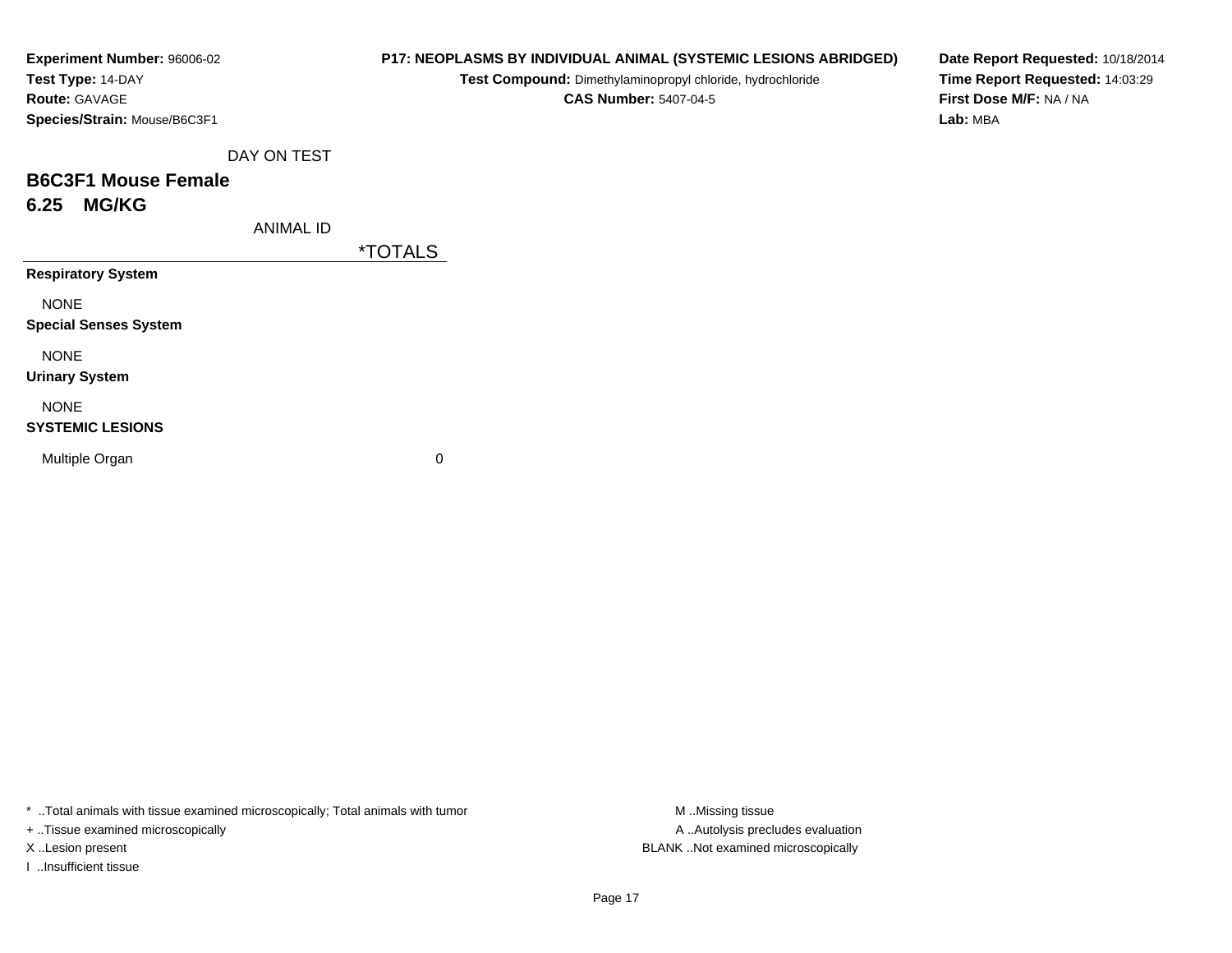| <b>Experiment Number: 96006-02</b> |
|------------------------------------|
| Test Type: 14-DAY                  |
| <b>Route: GAVAGE</b>               |
| Species/Strain: Mouse/B6C3F1       |

**Test Compound:** Dimethylaminopropyl chloride, hydrochloride**CAS Number:** 5407-04-5

**Date Report Requested:** 10/18/2014**Time Report Requested:** 14:03:29**First Dose M/F:** NA / NA**Lab:** MBA

DAY ON TEST

### **B6C3F1 Mouse Female12.5 MG/KG**

ANIMAL ID

\*TOTALS

**Alimentary System**

NONE

**Cardiovascular System**

NONE

**Endocrine System**

NONE

**General Body System**

NONE

**Genital System**

NONE

**Hematopoietic System**

NONE

**Integumentary System**

NONE

**Musculoskeletal System**

NONE

**Nervous System**

NONE

\* ..Total animals with tissue examined microscopically; Total animals with tumor **M** ..Missing tissue M ..Missing tissue

+ ..Tissue examined microscopically

I ..Insufficient tissue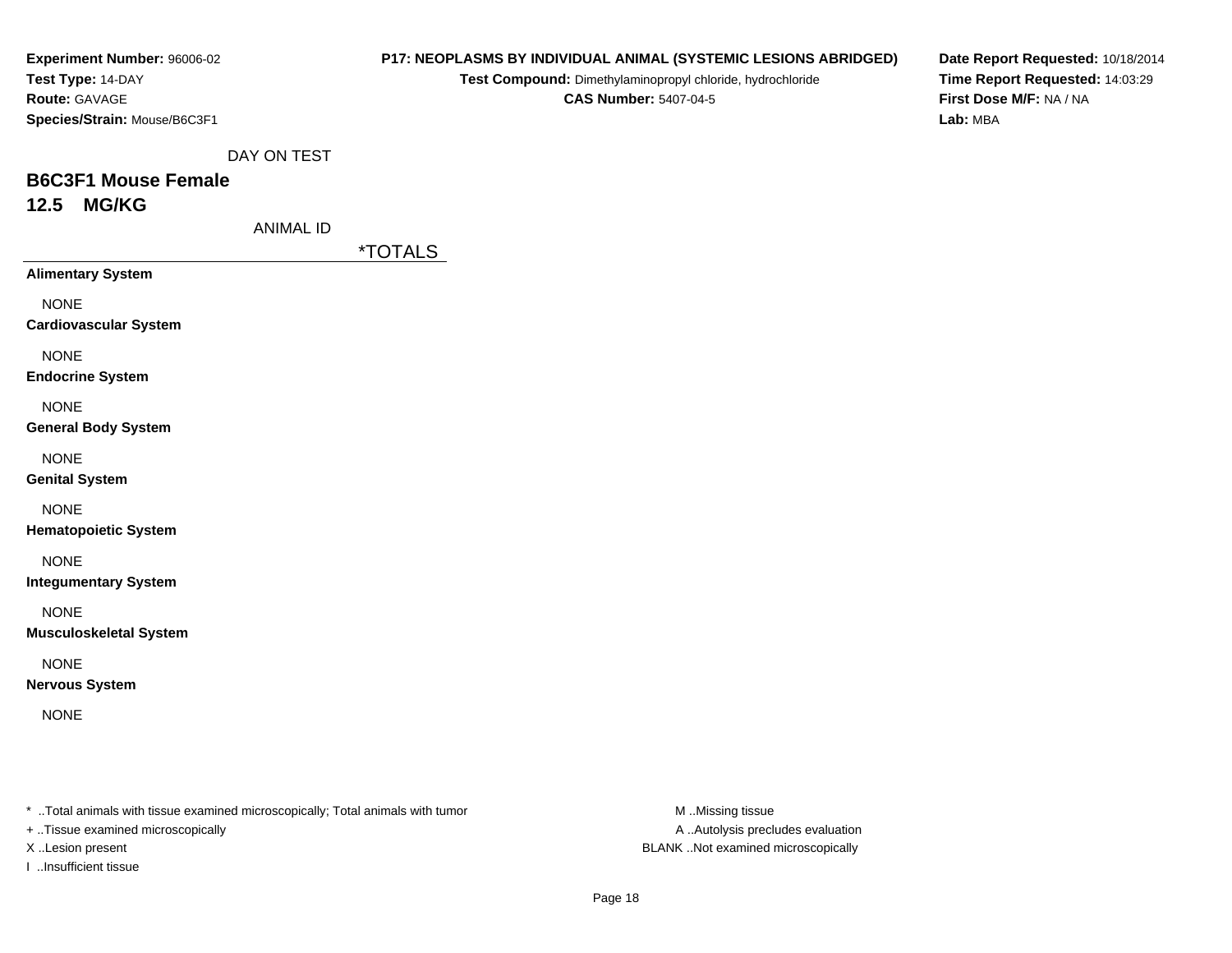| Experiment Number: 96006-02  |                  | P17: NEOPLASMS BY INDIVIDUAL ANIMAL (SYSTEMIC LESIONS ABRIDGED)                            |  |  |  |  |  |
|------------------------------|------------------|--------------------------------------------------------------------------------------------|--|--|--|--|--|
| Test Type: 14-DAY            |                  | Test Compound: Dimethylaminopropyl chloride, hydrochloride<br><b>CAS Number: 5407-04-5</b> |  |  |  |  |  |
| <b>Route: GAVAGE</b>         |                  |                                                                                            |  |  |  |  |  |
| Species/Strain: Mouse/B6C3F1 |                  |                                                                                            |  |  |  |  |  |
|                              | DAY ON TEST      |                                                                                            |  |  |  |  |  |
| <b>B6C3F1 Mouse Female</b>   |                  |                                                                                            |  |  |  |  |  |
| <b>MG/KG</b><br>12.5         |                  |                                                                                            |  |  |  |  |  |
|                              | <b>ANIMAL ID</b> |                                                                                            |  |  |  |  |  |
|                              |                  | <i><b>*TOTALS</b></i>                                                                      |  |  |  |  |  |
| <b>Respiratory System</b>    |                  |                                                                                            |  |  |  |  |  |
| <b>NONE</b>                  |                  |                                                                                            |  |  |  |  |  |
| <b>Special Senses System</b> |                  |                                                                                            |  |  |  |  |  |
| <b>NONE</b>                  |                  |                                                                                            |  |  |  |  |  |
| <b>Urinary System</b>        |                  |                                                                                            |  |  |  |  |  |
| <b>NONE</b>                  |                  |                                                                                            |  |  |  |  |  |
| <b>SYSTEMIC LESIONS</b>      |                  |                                                                                            |  |  |  |  |  |

**Date Report Requested:** 10/18/2014**Time Report Requested:** 14:03:29**First Dose M/F:** NA / NA**Lab:** MBA

\* ..Total animals with tissue examined microscopically; Total animals with tumor **M** ..Missing tissue M ..Missing tissue

 $\mathbf n$  0

+ ..Tissue examined microscopically

I ..Insufficient tissue

Multiple Organ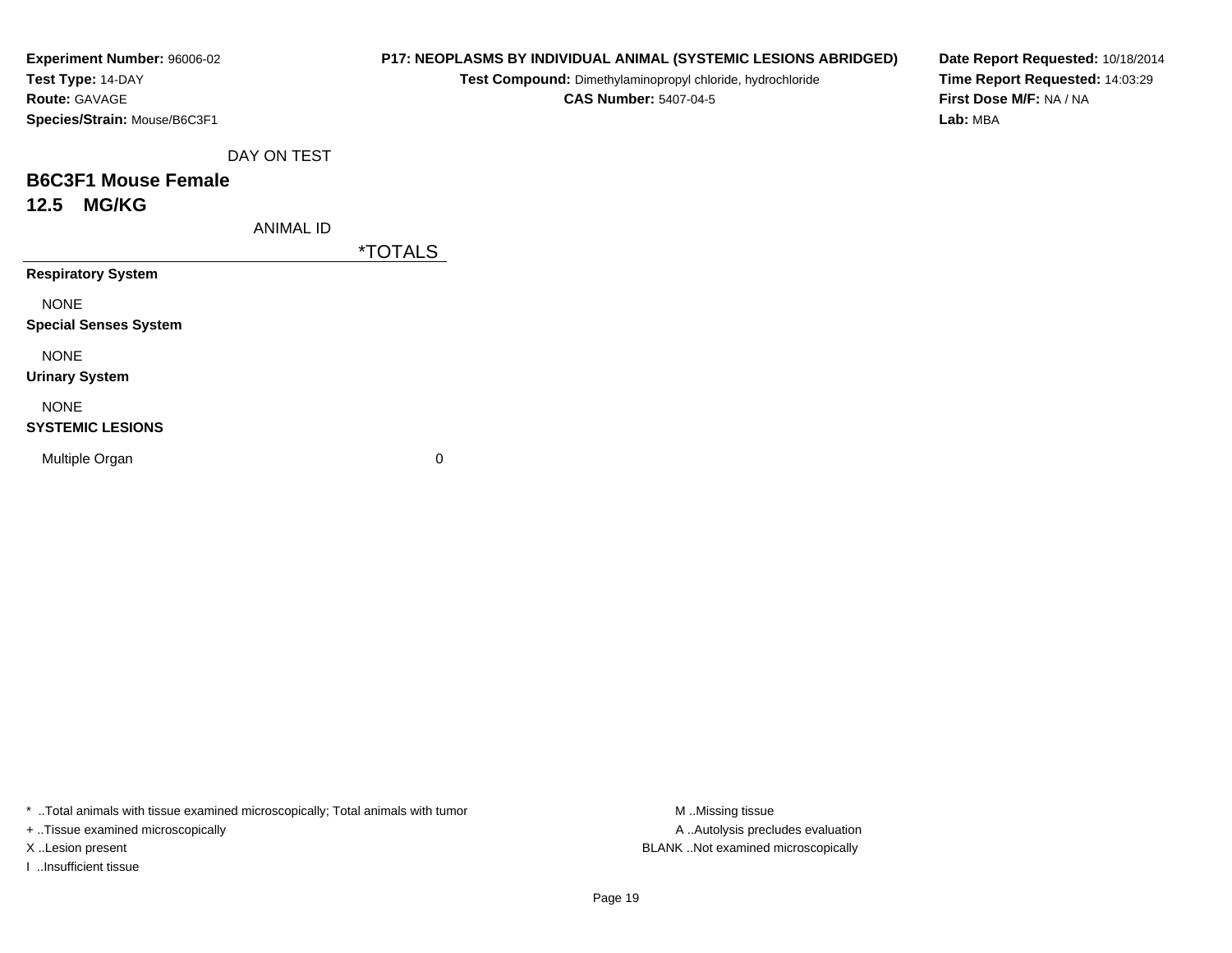| Experiment Number: 96006-02                                                    |                  |         |                                                            |                              | P17: NEOPLASMS BY INDIVIDUAL ANIMAL (SYSTEMIC LESIONS ABRIDGED) | Date Report Requested: 10/18/2014 |
|--------------------------------------------------------------------------------|------------------|---------|------------------------------------------------------------|------------------------------|-----------------------------------------------------------------|-----------------------------------|
| Test Type: 14-DAY                                                              |                  |         | Test Compound: Dimethylaminopropyl chloride, hydrochloride |                              |                                                                 | Time Report Requested: 14:03:29   |
| Route: GAVAGE                                                                  |                  |         |                                                            | <b>CAS Number: 5407-04-5</b> |                                                                 | First Dose M/F: NA / NA           |
| Species/Strain: Mouse/B6C3F1                                                   |                  |         |                                                            |                              |                                                                 | Lab: MBA                          |
|                                                                                |                  |         |                                                            |                              |                                                                 |                                   |
|                                                                                | DAY ON TEST      |         |                                                            |                              |                                                                 |                                   |
| <b>B6C3F1 Mouse Female</b>                                                     |                  |         |                                                            |                              |                                                                 |                                   |
| 25 MG/KG                                                                       |                  |         |                                                            |                              |                                                                 |                                   |
|                                                                                | <b>ANIMAL ID</b> |         |                                                            |                              |                                                                 |                                   |
|                                                                                |                  | *TOTALS |                                                            |                              |                                                                 |                                   |
| <b>Alimentary System</b>                                                       |                  |         |                                                            |                              |                                                                 |                                   |
|                                                                                |                  |         |                                                            |                              |                                                                 |                                   |
| <b>NONE</b>                                                                    |                  |         |                                                            |                              |                                                                 |                                   |
| <b>Cardiovascular System</b>                                                   |                  |         |                                                            |                              |                                                                 |                                   |
| <b>NONE</b>                                                                    |                  |         |                                                            |                              |                                                                 |                                   |
| <b>Endocrine System</b>                                                        |                  |         |                                                            |                              |                                                                 |                                   |
| <b>NONE</b>                                                                    |                  |         |                                                            |                              |                                                                 |                                   |
| <b>General Body System</b>                                                     |                  |         |                                                            |                              |                                                                 |                                   |
|                                                                                |                  |         |                                                            |                              |                                                                 |                                   |
| <b>NONE</b>                                                                    |                  |         |                                                            |                              |                                                                 |                                   |
| <b>Genital System</b>                                                          |                  |         |                                                            |                              |                                                                 |                                   |
| <b>NONE</b>                                                                    |                  |         |                                                            |                              |                                                                 |                                   |
| <b>Hematopoietic System</b>                                                    |                  |         |                                                            |                              |                                                                 |                                   |
|                                                                                |                  |         |                                                            |                              |                                                                 |                                   |
| <b>NONE</b>                                                                    |                  |         |                                                            |                              |                                                                 |                                   |
| <b>Integumentary System</b>                                                    |                  |         |                                                            |                              |                                                                 |                                   |
| <b>NONE</b>                                                                    |                  |         |                                                            |                              |                                                                 |                                   |
| <b>Musculoskeletal System</b>                                                  |                  |         |                                                            |                              |                                                                 |                                   |
|                                                                                |                  |         |                                                            |                              |                                                                 |                                   |
| <b>NONE</b>                                                                    |                  |         |                                                            |                              |                                                                 |                                   |
| <b>Nervous System</b>                                                          |                  |         |                                                            |                              |                                                                 |                                   |
| <b>NONE</b>                                                                    |                  |         |                                                            |                              |                                                                 |                                   |
|                                                                                |                  |         |                                                            |                              |                                                                 |                                   |
|                                                                                |                  |         |                                                            |                              |                                                                 |                                   |
|                                                                                |                  |         |                                                            |                              |                                                                 |                                   |
| * Total animals with tissue examined microscopically; Total animals with tumor |                  |         |                                                            |                              | M Missing tissue                                                |                                   |
| + Tissue examined microscopically                                              |                  |         |                                                            |                              | A Autolysis precludes evaluation                                |                                   |
| X Lesion present                                                               |                  |         |                                                            |                              | BLANK Not examined microscopically                              |                                   |

I ..Insufficient tissue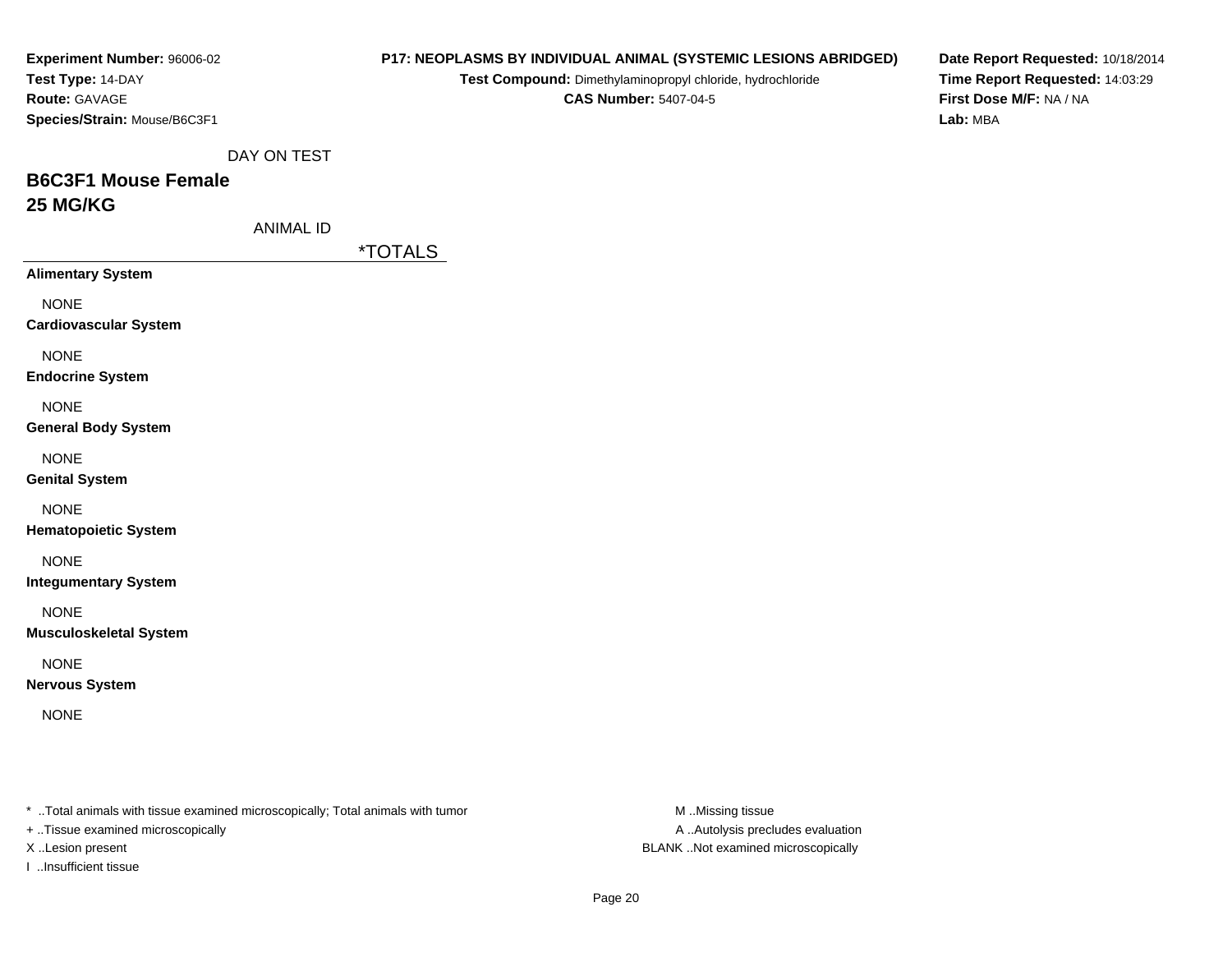| Experiment Number: 96006-02  |                  | P17: NEOPLASMS BY INDIVIDUAL ANIMAL (SYSTEMIC LESIONS ABRIDGED) | Date Report Requested: 10/18/2014 |
|------------------------------|------------------|-----------------------------------------------------------------|-----------------------------------|
| Test Type: 14-DAY            |                  | Test Compound: Dimethylaminopropyl chloride, hydrochloride      | Time Report Requested: 14:03:29   |
| Route: GAVAGE                |                  | <b>CAS Number: 5407-04-5</b>                                    | First Dose M/F: NA / NA           |
| Species/Strain: Mouse/B6C3F1 |                  |                                                                 | Lab: MBA                          |
|                              | DAY ON TEST      |                                                                 |                                   |
| <b>B6C3F1 Mouse Female</b>   |                  |                                                                 |                                   |
| <b>25 MG/KG</b>              |                  |                                                                 |                                   |
|                              | <b>ANIMAL ID</b> |                                                                 |                                   |
|                              |                  | <i><b>*TOTALS</b></i>                                           |                                   |
| <b>Respiratory System</b>    |                  |                                                                 |                                   |
| <b>NONE</b>                  |                  |                                                                 |                                   |
| <b>Special Senses System</b> |                  |                                                                 |                                   |
| <b>NONE</b>                  |                  |                                                                 |                                   |
| <b>Urinary System</b>        |                  |                                                                 |                                   |
| <b>NONE</b>                  |                  |                                                                 |                                   |
| <b>SYSTEMIC LESIONS</b>      |                  |                                                                 |                                   |
| Multiple Organ               |                  | $\pmb{0}$                                                       |                                   |
|                              |                  |                                                                 |                                   |
|                              |                  |                                                                 |                                   |

+ ..Tissue examined microscopically

I ..Insufficient tissue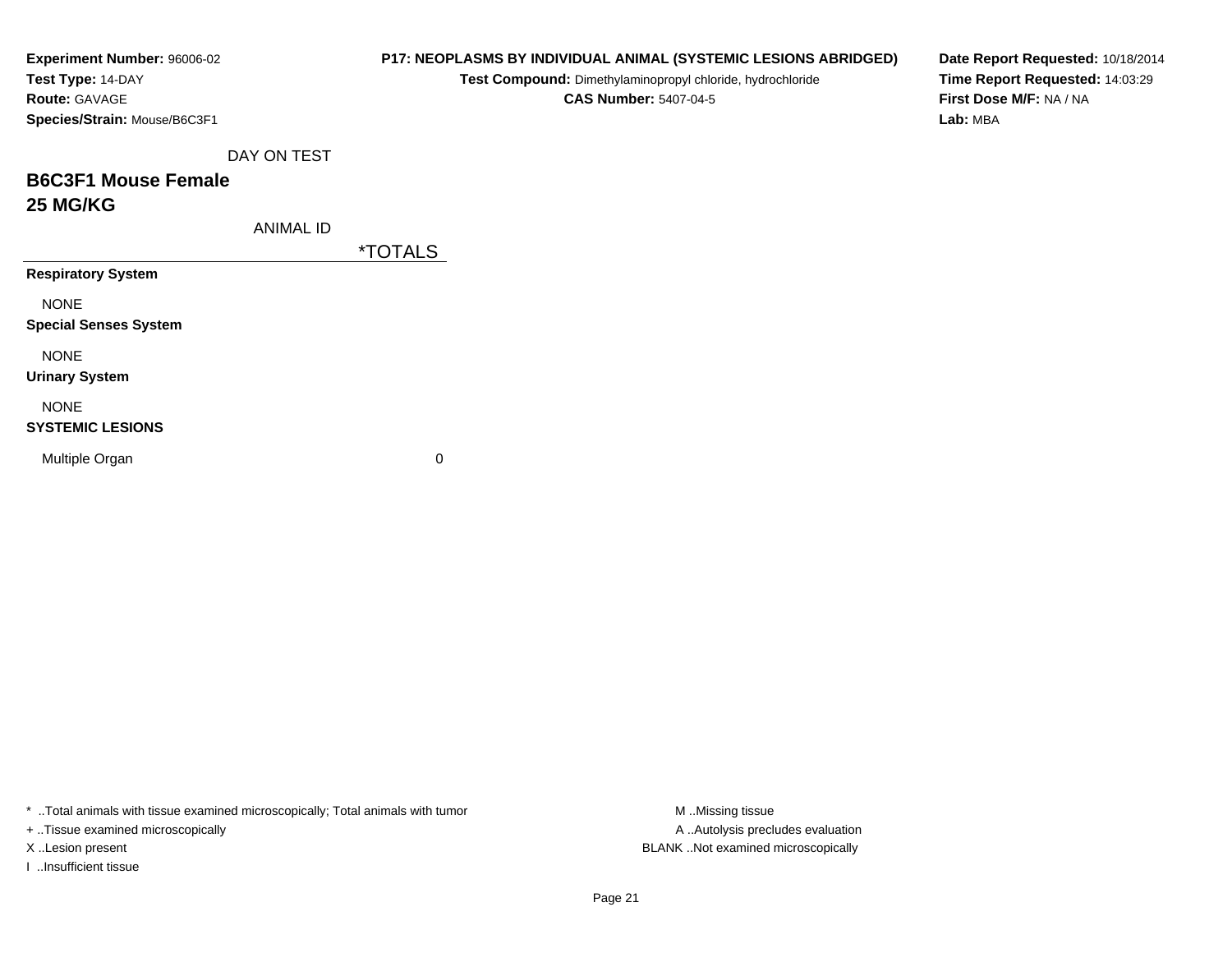| Experiment Number: 96006-02                                                    |                  |         |                                                            |                              | P17: NEOPLASMS BY INDIVIDUAL ANIMAL (SYSTEMIC LESIONS ABRIDGED) | Date Report Requested: 10/18/2014 |
|--------------------------------------------------------------------------------|------------------|---------|------------------------------------------------------------|------------------------------|-----------------------------------------------------------------|-----------------------------------|
| Test Type: 14-DAY                                                              |                  |         | Test Compound: Dimethylaminopropyl chloride, hydrochloride |                              |                                                                 | Time Report Requested: 14:03:29   |
| Route: GAVAGE                                                                  |                  |         |                                                            | <b>CAS Number: 5407-04-5</b> |                                                                 | First Dose M/F: NA / NA           |
| Species/Strain: Mouse/B6C3F1                                                   |                  |         |                                                            |                              |                                                                 | Lab: MBA                          |
|                                                                                |                  |         |                                                            |                              |                                                                 |                                   |
|                                                                                | DAY ON TEST      |         |                                                            |                              |                                                                 |                                   |
| <b>B6C3F1 Mouse Female</b>                                                     |                  |         |                                                            |                              |                                                                 |                                   |
| 50 MG/KG                                                                       |                  |         |                                                            |                              |                                                                 |                                   |
|                                                                                | <b>ANIMAL ID</b> |         |                                                            |                              |                                                                 |                                   |
|                                                                                |                  | *TOTALS |                                                            |                              |                                                                 |                                   |
| <b>Alimentary System</b>                                                       |                  |         |                                                            |                              |                                                                 |                                   |
| <b>NONE</b>                                                                    |                  |         |                                                            |                              |                                                                 |                                   |
| <b>Cardiovascular System</b>                                                   |                  |         |                                                            |                              |                                                                 |                                   |
|                                                                                |                  |         |                                                            |                              |                                                                 |                                   |
| <b>NONE</b>                                                                    |                  |         |                                                            |                              |                                                                 |                                   |
| <b>Endocrine System</b>                                                        |                  |         |                                                            |                              |                                                                 |                                   |
| <b>NONE</b>                                                                    |                  |         |                                                            |                              |                                                                 |                                   |
| <b>General Body System</b>                                                     |                  |         |                                                            |                              |                                                                 |                                   |
|                                                                                |                  |         |                                                            |                              |                                                                 |                                   |
| <b>NONE</b>                                                                    |                  |         |                                                            |                              |                                                                 |                                   |
| <b>Genital System</b>                                                          |                  |         |                                                            |                              |                                                                 |                                   |
| <b>NONE</b>                                                                    |                  |         |                                                            |                              |                                                                 |                                   |
| <b>Hematopoietic System</b>                                                    |                  |         |                                                            |                              |                                                                 |                                   |
| <b>NONE</b>                                                                    |                  |         |                                                            |                              |                                                                 |                                   |
| <b>Integumentary System</b>                                                    |                  |         |                                                            |                              |                                                                 |                                   |
|                                                                                |                  |         |                                                            |                              |                                                                 |                                   |
| <b>NONE</b>                                                                    |                  |         |                                                            |                              |                                                                 |                                   |
| <b>Musculoskeletal System</b>                                                  |                  |         |                                                            |                              |                                                                 |                                   |
| <b>NONE</b>                                                                    |                  |         |                                                            |                              |                                                                 |                                   |
| <b>Nervous System</b>                                                          |                  |         |                                                            |                              |                                                                 |                                   |
| <b>NONE</b>                                                                    |                  |         |                                                            |                              |                                                                 |                                   |
|                                                                                |                  |         |                                                            |                              |                                                                 |                                   |
|                                                                                |                  |         |                                                            |                              |                                                                 |                                   |
|                                                                                |                  |         |                                                            |                              |                                                                 |                                   |
|                                                                                |                  |         |                                                            |                              |                                                                 |                                   |
| * Total animals with tissue examined microscopically; Total animals with tumor |                  |         |                                                            |                              | M Missing tissue                                                |                                   |
| + Tissue examined microscopically                                              |                  |         |                                                            |                              | A Autolysis precludes evaluation                                |                                   |
| X Lesion present                                                               |                  |         |                                                            |                              | BLANK Not examined microscopically                              |                                   |

I ..Insufficient tissue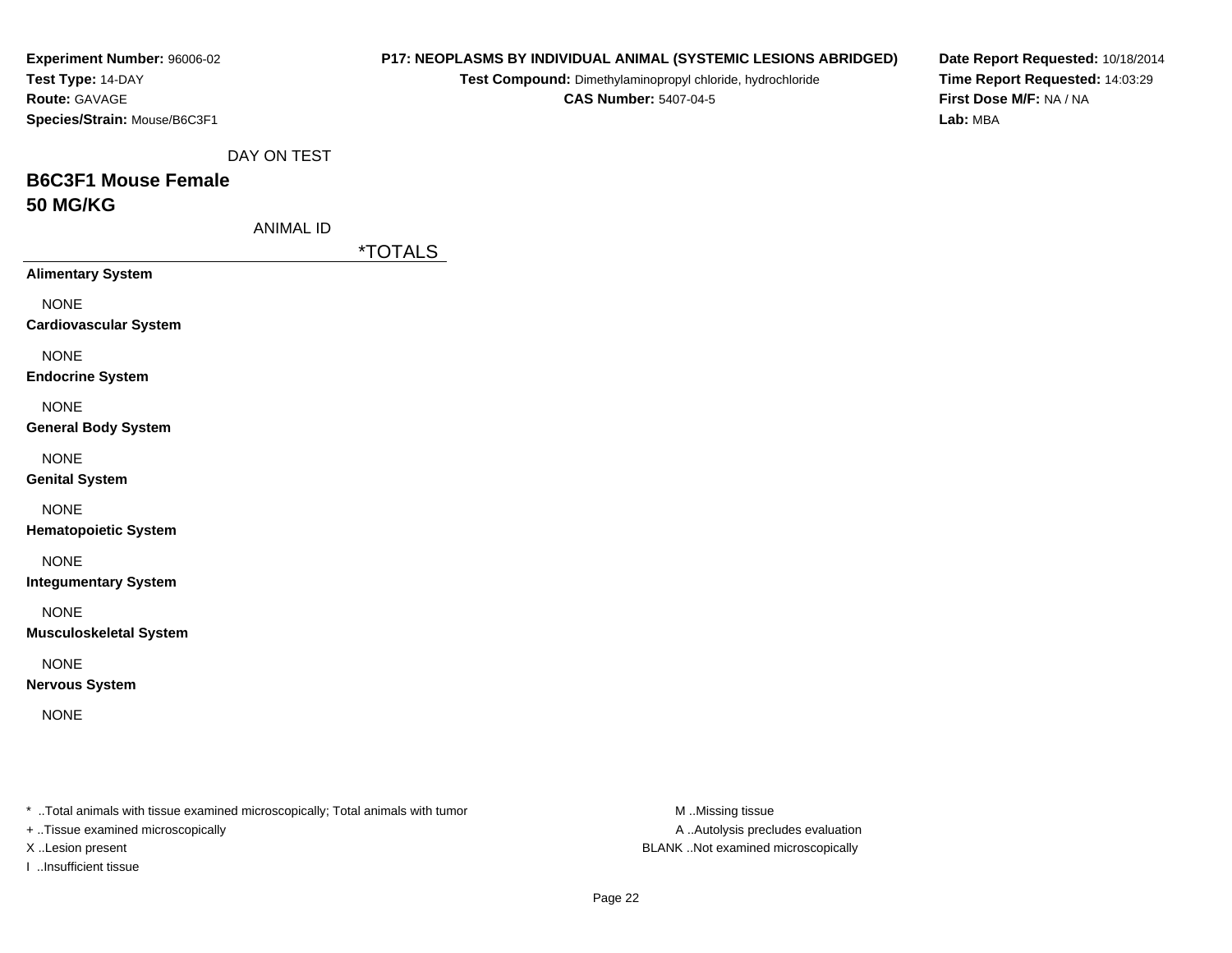| Experiment Number: 96006-02  |                  |                       | P17: NEOPLASMS BY INDIVIDUAL ANIMAL (SYSTEMIC LESIONS ABRIDGED) | Date Report Requested: 10/18/2014                          |  |
|------------------------------|------------------|-----------------------|-----------------------------------------------------------------|------------------------------------------------------------|--|
| Test Type: 14-DAY            |                  |                       | Test Compound: Dimethylaminopropyl chloride, hydrochloride      | Time Report Requested: 14:03:29<br>First Dose M/F: NA / NA |  |
| <b>Route: GAVAGE</b>         |                  |                       | <b>CAS Number: 5407-04-5</b>                                    |                                                            |  |
| Species/Strain: Mouse/B6C3F1 |                  |                       |                                                                 | Lab: MBA                                                   |  |
|                              | DAY ON TEST      |                       |                                                                 |                                                            |  |
| <b>B6C3F1 Mouse Female</b>   |                  |                       |                                                                 |                                                            |  |
| <b>50 MG/KG</b>              |                  |                       |                                                                 |                                                            |  |
|                              | <b>ANIMAL ID</b> |                       |                                                                 |                                                            |  |
|                              |                  | <i><b>*TOTALS</b></i> |                                                                 |                                                            |  |
| <b>Respiratory System</b>    |                  |                       |                                                                 |                                                            |  |
| <b>NONE</b>                  |                  |                       |                                                                 |                                                            |  |
| <b>Special Senses System</b> |                  |                       |                                                                 |                                                            |  |
| <b>NONE</b>                  |                  |                       |                                                                 |                                                            |  |
| <b>Urinary System</b>        |                  |                       |                                                                 |                                                            |  |
| <b>NONE</b>                  |                  |                       |                                                                 |                                                            |  |
| <b>SYSTEMIC LESIONS</b>      |                  |                       |                                                                 |                                                            |  |
| Multiple Organ               |                  | 0                     |                                                                 |                                                            |  |
|                              |                  |                       |                                                                 |                                                            |  |
|                              |                  |                       |                                                                 |                                                            |  |

+ ..Tissue examined microscopically

I ..Insufficient tissue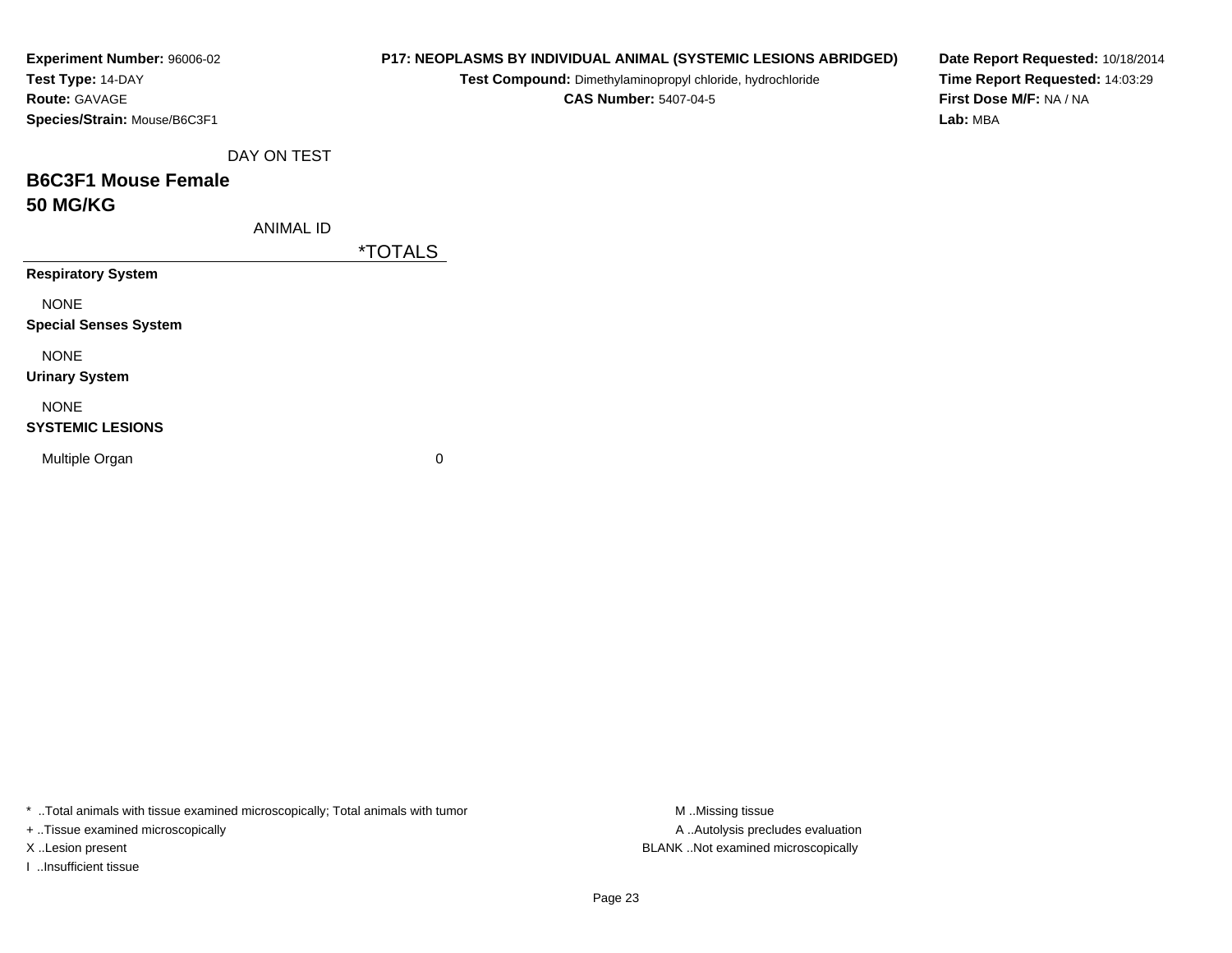| Experiment Number: 96006-02  |
|------------------------------|
| Test Type: 14-DAY            |
| <b>Route: GAVAGE</b>         |
| Species/Strain: Mouse/B6C3F1 |

**Test Compound:** Dimethylaminopropyl chloride, hydrochloride**CAS Number:** 5407-04-5

**Date Report Requested:** 10/18/2014**Time Report Requested:** 14:03:29**First Dose M/F:** NA / NA**Lab:** MBA

DAY ON TEST

## **B6C3F1 Mouse Female100 MG/KG**

ANIMAL ID

\*TOTALS

**Alimentary System**

NONE

**Cardiovascular System**

NONE

**Endocrine System**

NONE

**General Body System**

NONE

**Genital System**

NONE

**Hematopoietic System**

NONE

**Integumentary System**

NONE

**Musculoskeletal System**

NONE

**Nervous System**

NONE

\* ..Total animals with tissue examined microscopically; Total animals with tumor **M** ..Missing tissue M ..Missing tissue

+ ..Tissue examined microscopically

I ..Insufficient tissue